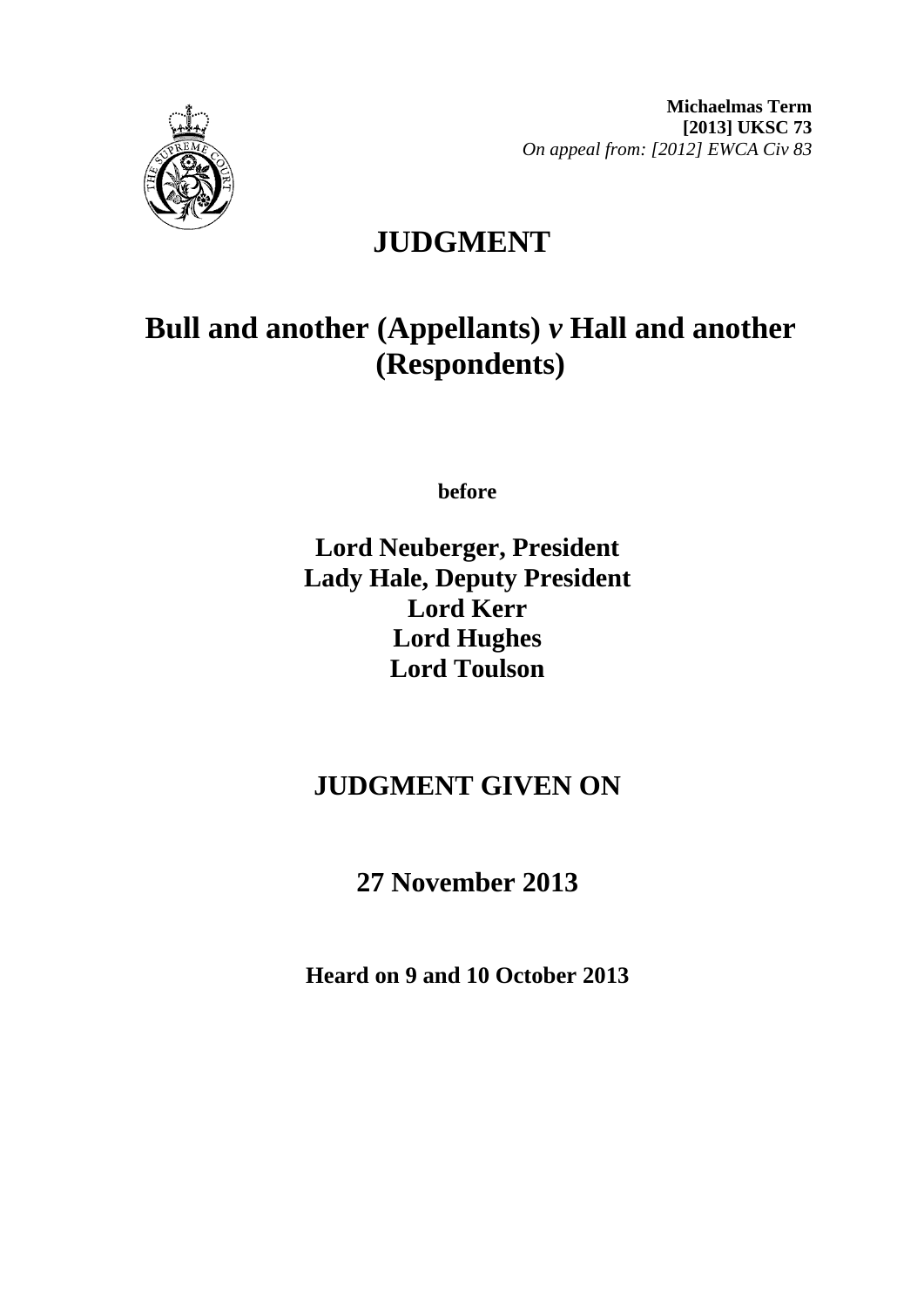*Appellants*  Aidan O'Neill QC Sarah Crowther Sarah Ramsey (Instructed by Aughton Ainsworth)

*Intervener*  Karon Monaghan QC Henrietta Hill (Instructed by Liberty)

*Respondents*  Robin Allen QC Catherine Casserley

(Instructed by Equality & Human Rights Commission)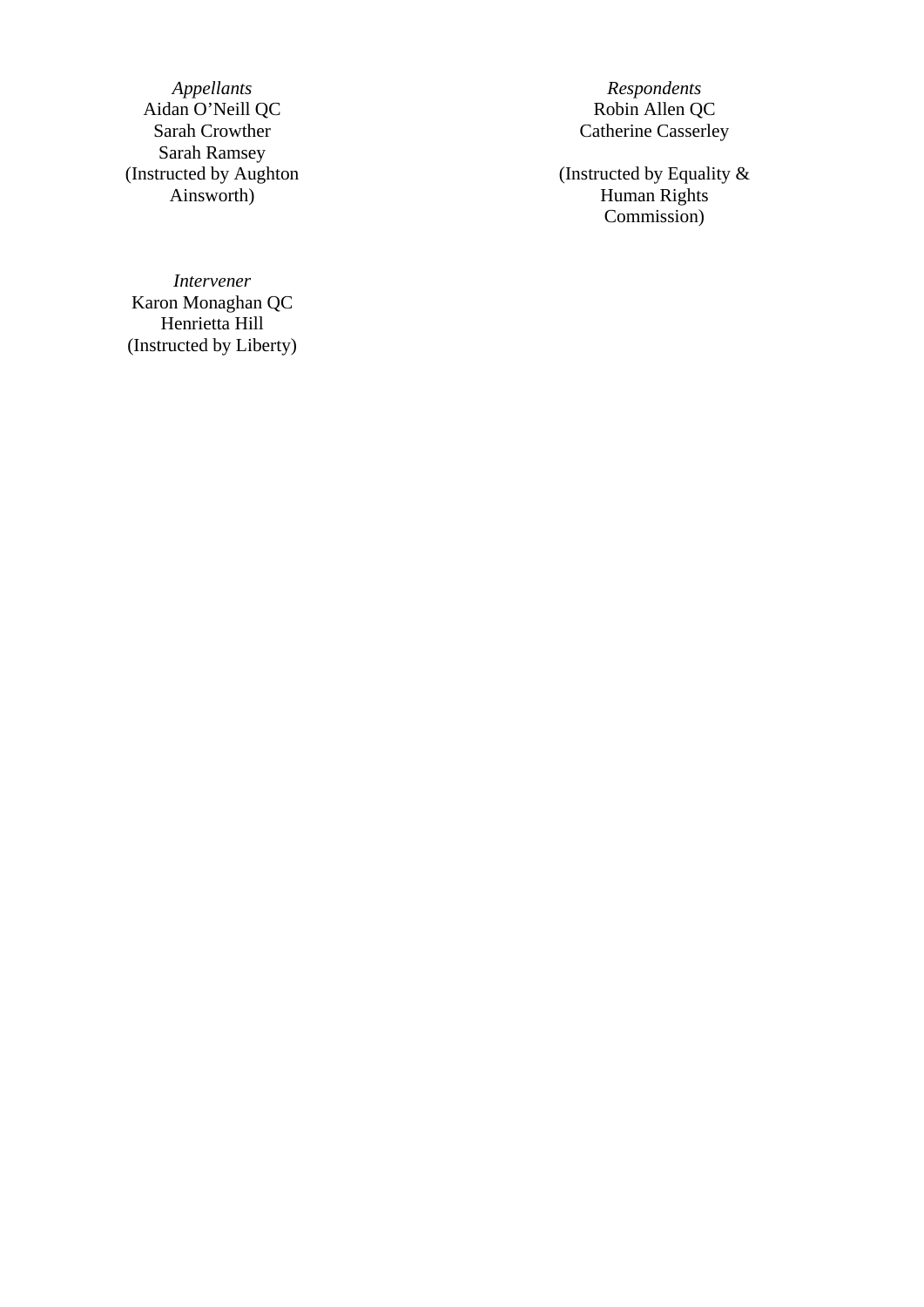### **LADY HALE**

1. Is it lawful for a Christian hotel keeper, who sincerely believes that sexual relations outside marriage are sinful, to refuse a double-bedded room to a same sex couple? Does it make any difference that the couple have entered into a civil partnership? These are questions which would have been unthinkable less than two decades ago. That they can now be asked is a measure of how far we have come in the recognition of same sex relationships since the repeal of section 28 of the Local Government Act 1988, in Scotland in 2000 and in England and Wales in 2003.

2. The general rule is that suppliers of goods and services are allowed to pick and choose their customers. They were first prohibited from discriminating against a would-be customer on grounds of sex, race or disability, by the Sex Discrimination Act 1975, the Race Relations Act 1976 and the Disability Discrimination Act 1995. Although to some extent inspired by the European Union's principle of equal treatment, some of this legislation went further than was then strictly required by EU law. Then came Council Directive 2000/78/EC of 27 November 2000, *establishing a general framework for equal treatment in employment and occupation*. Its purpose was to "lay down a general framework for combating discrimination on the further grounds of religion or belief, disability, age or sexual orientation, as regards employment and occupation" (article 1). The United Kingdom implemented that Directive by amendments to the Disability Discrimination Act and by Regulations dealing with discrimination on grounds of religion or belief, age and sexual orientation in those fields (see the Employment Equality (Religion of Belief) Regulations 2003, the Employment Equality (Sexual Orientation) Regulations 2003 and the Employment Equality (Age) Regulations 2006).

3. That was as far as EU law required, and still requires, it to go. But Parliament then passed the Equality Act 2006. This established the Equality and Human Rights Commission (EHRC) and extended the prohibition of discrimination on grounds of religion or belief into, among other things, the provision of goods, facilities and services. It also permitted the Secretary of State to make regulations similarly extending the scope of the prohibition of discrimination on grounds of sexual orientation. The Equality Act (Sexual Orientation) Regulations 2007, with which this case is concerned, were the result. All of this legislation has since been replaced (for a case such as this) by the Equality Act 2010, but the principles, concepts and provisions with which we are concerned have remained much the same.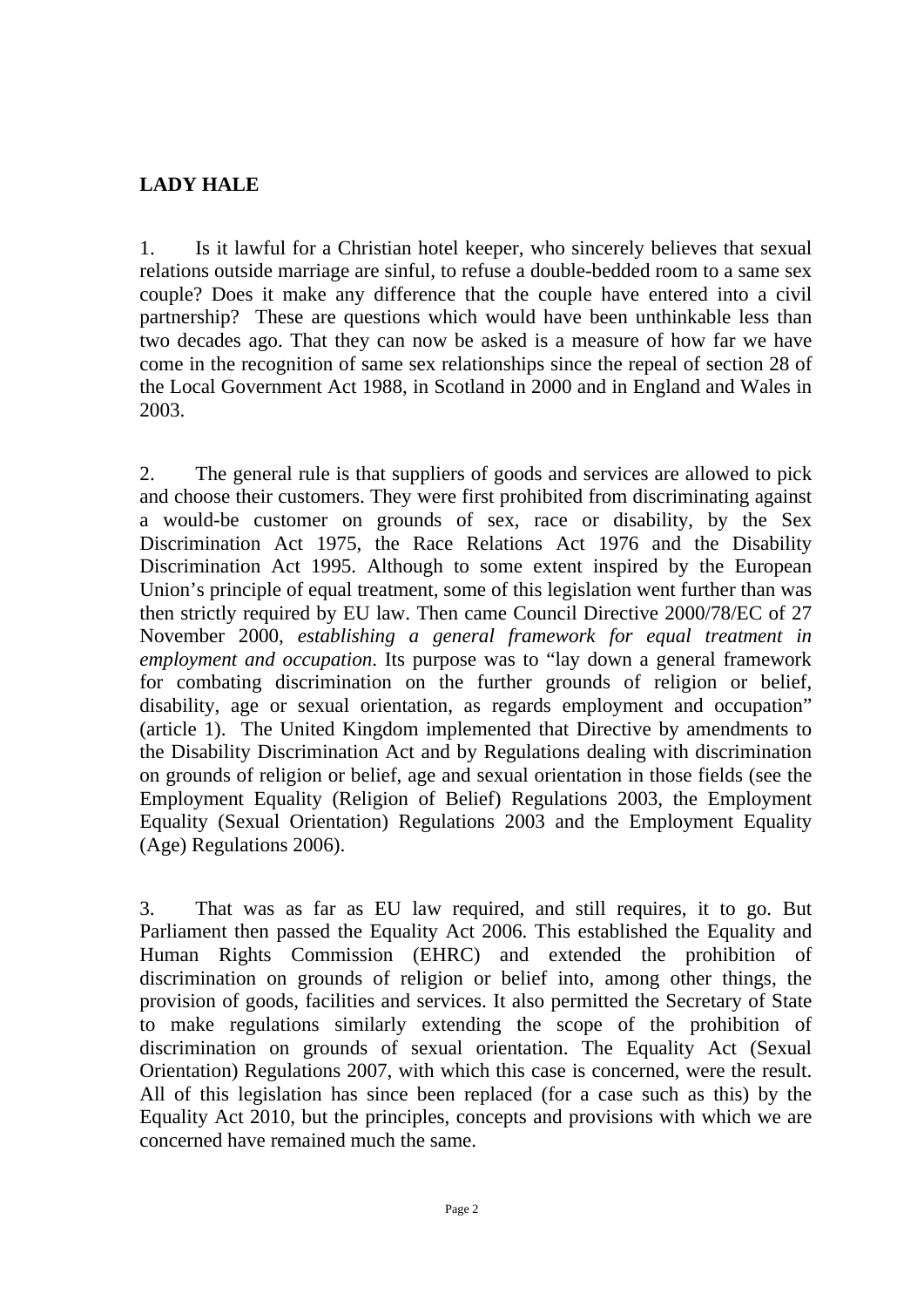4. Thus we have a dispute between two sets of individuals, Christian hotel keepers and same sex civil partners, all of whom have what is now called a "protected characteristic", that is a characteristic which protects them against discrimination in a wide variety of areas of activity. It is a curiosity of the case, of which Mr Aidan O'Neill QC complains on behalf of Mr and Mrs Bull, that the EHRC has prosecuted this case on behalf of parties with one protected characteristic against parties with another. It is understandable that his clients should feel this way and a more neutral stance of the Commission might have been to seek to intervene in, rather than to prosecute, these proceedings. But it misunderstands the nature of the case. If Mr Preddy and Mr Hall were hotel keepers who had refused a room to Mr and Mrs Bull, because they were Christians (or even because they were an opposite sex couple), no doubt the Commission would have been just as ready to support Mr and Mrs Bull in their claim. Each of these parties has the same right to be protected against discrimination by the other.

5. The issues in discrimination law are difficult enough, but there are also competing human rights in play: on the one hand, the right of Mr and Mrs Bull (under article 9 of the European Convention for the Protection of Human Rights and Fundamental Freedoms) to manifest their religion without unjustified limitation by the state; and on the other hand, the right (under article 14) of Mr Preddy and Mr Hall to enjoy their right (under article 8) to respect for their private lives without unjustified discrimination on grounds of their sexual orientation. But while both parties can assert their rights against the state, Mr Preddy and Mr Hall cannot assert their rights directly against Mr and Mrs Bull, who are private citizens.

#### *The Regulations*

6. Regulation 3 defines two types of discrimination, direct and indirect. It reads where relevant:

#### "**3 Discrimination on grounds of sexual orientation**

(1) For the purposes of these Regulations, a person ("A") discriminates against another ("B") if, on grounds of the sexual orientation of B or any other person except A, A treats B less favourably than he treats or would treat others (in cases where there is no material difference in the relevant circumstances).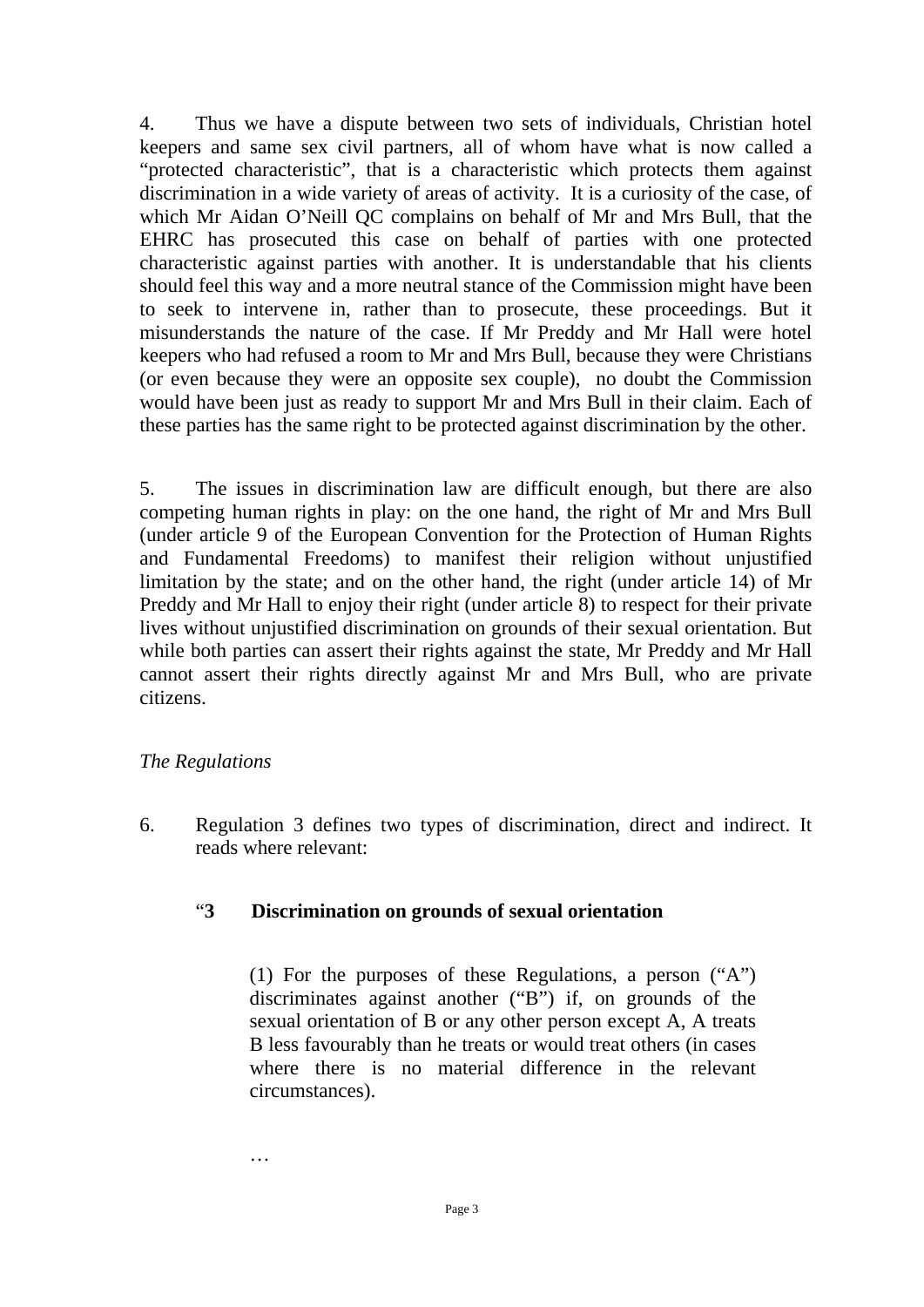(3) For the purposes of these Regulations, a person ("A") discriminates against another ("B") if A applies to B a provision, criterion or practice –

> (a) which he applies or would apply equally to persons not of B's sexual orientation,

> (b) which puts persons of B's sexual orientation at a disadvantage compared to some or all others (where there is no material difference in the relevant circumstances),

> (c) which puts B at a disadvantage compared to some or all persons who are not of his sexual orientation (where there is no material difference in the relevant circumstances), and

> (d) which A cannot reasonably justify by reference to matters other than B's sexual orientation.

(4) For the purposes of paragraphs (1) and (3), the fact that one of the persons (whether or not B) is a civil partner while the other is married shall not be treated as a material difference in the relevant circumstances."

7. If there was discrimination in this case, it was prohibited by Regulation 4(1), which makes it unlawful for a "person ("A") concerned with the provision to the public or a section of the public of goods, facilities or services to discriminate against a person ("B") who seeks to obtain or to use those goods, facilities or services by . . . refusing to provide B with goods, facilities or services". By Regulation  $4(2)$  this "applies, in particular, to . . . accommodation in a hotel, boarding house or similar establishment".

8. There are two exceptions in the Regulations which are relevant to the issues in this case, not because they do cover the situation here, but because they do not. Regulation 6(1) provides an exception from regulation 4 for people who take into their own home and treat as members of the family, children, elderly persons or persons requiring a special degree of care and attention. Regulation 14 makes a specific and carefully defined exception from this prohibition (and others) for religious *organisations*, as opposed to individuals such as Mr and Mrs Bull who hold particular religious beliefs.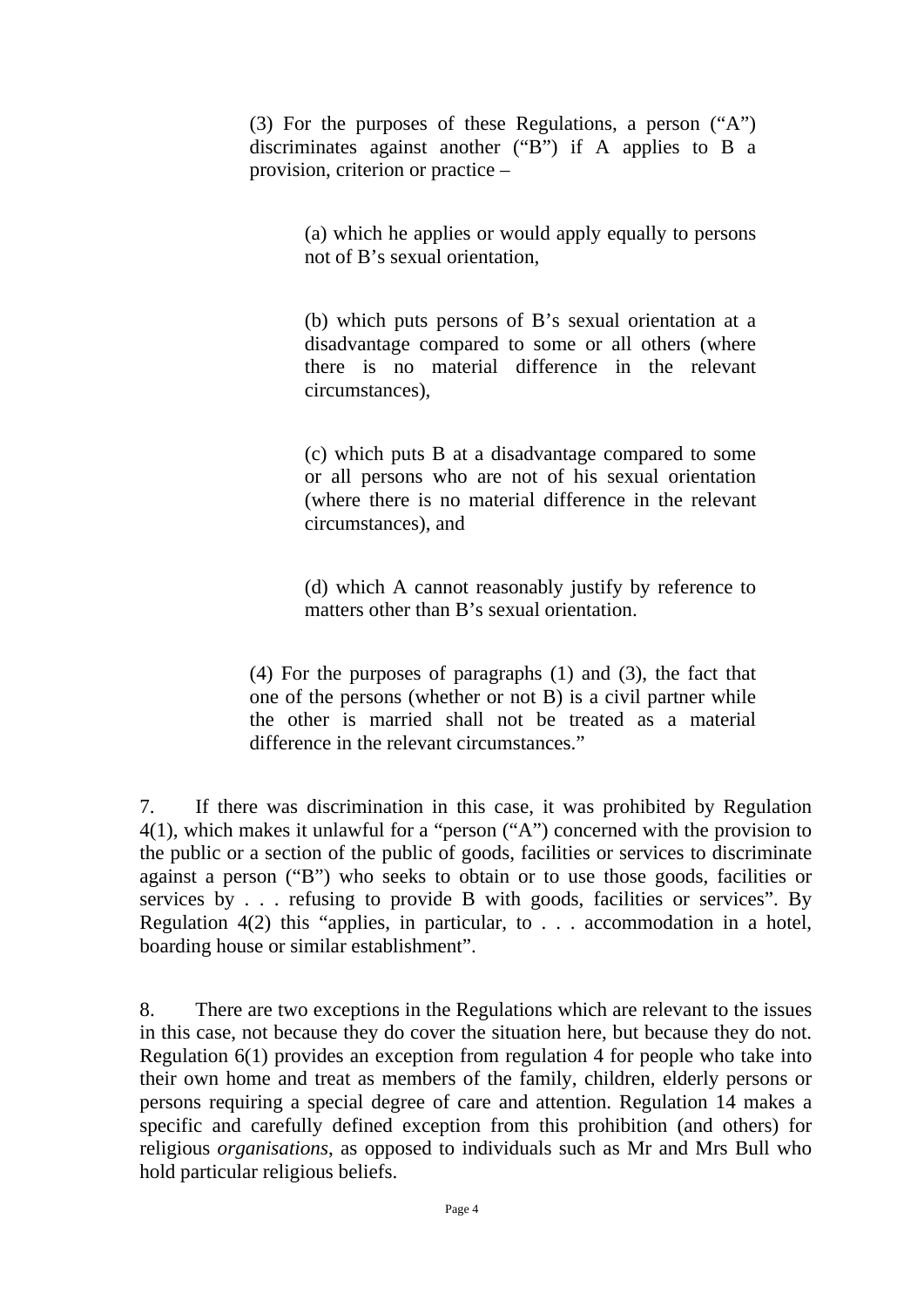#### *The History*

orientation. 9. Mr Preddy and Mr Hall are civil partners who live in Bristol. They planned a short break in Cornwall. On 4 September 2008, Mr Preddy made a telephone booking at the Chymorvah Private Hotel in Marazion, of a double bedroom for the nights of 5 and 6 September. Mr and Mrs Bull own the Hotel, and run it together with their cousin, Mr Ouinn. They are devout Christians who sincerely believe (as the judge put it) "that the only divinely ordained sexual relationship is that between a man and a woman within the bonds of matrimony". In 2008 their online booking form stated: "Here at Chymorvah we have few rules, but please note, that out of a deep regard for marriage we prefer to let double accommodation to heterosexual married couples only – thank you". Twin bedded and single rooms, on the other hand, would be let to any person regardless of marital status or sexual

10. Mr Preddy did not see this clause, because he booked by telephone, and Mrs Bull did not follow her usual practice of asking whether the reservation was for a man and his wife, because she was unwell when she got up to answer the telephone which had been ringing for some time. When Mr Preddy and Mr Hall arrived at the hotel on 5 September, they were met by Mr Quinn, who informed them that the double-bedded rooms were for married couples only. Mr Preddy said that they were in a civil partnership. Mr Quinn "explained that we were Christians and did not believe in civil partnerships and that marriage is between a man and a woman and therefore we could not honour their booking". It was accepted that this was not done in a demeaning manner, but there were other guests present. The refusal was "very hurtful" to the couple, who left the hotel and found alternative accommodation at another hotel. The deposit which they had paid was re-credited to their account.

11. These proceedings were launched, with the support of the EHRC, in March 2009 after a letter before action in February. In their response to that letter, Mr and Mrs Bull denied that they had unlawfully discriminated against the couple on the basis of their sexual orientation and claimed that the Regulations must be applied in a manner compatible with their Convention rights, in particular the right to manifest their religion. Without prejudice to that, they offered to reimburse the additional expense to which the couple had been put in having to find alternative accommodation, together with a modest sum for the inconvenience.

12. This offer having been rejected, the claim came before His Honour Judge Rutherford in the Bristol County Court. He held that the refusal to allow the couple to occupy the double room they had booked was due to their sexual orientation and was direct discrimination within the meaning of regulation 3(1). He held that the Regulations were a necessary and proportionate intervention by the state to protect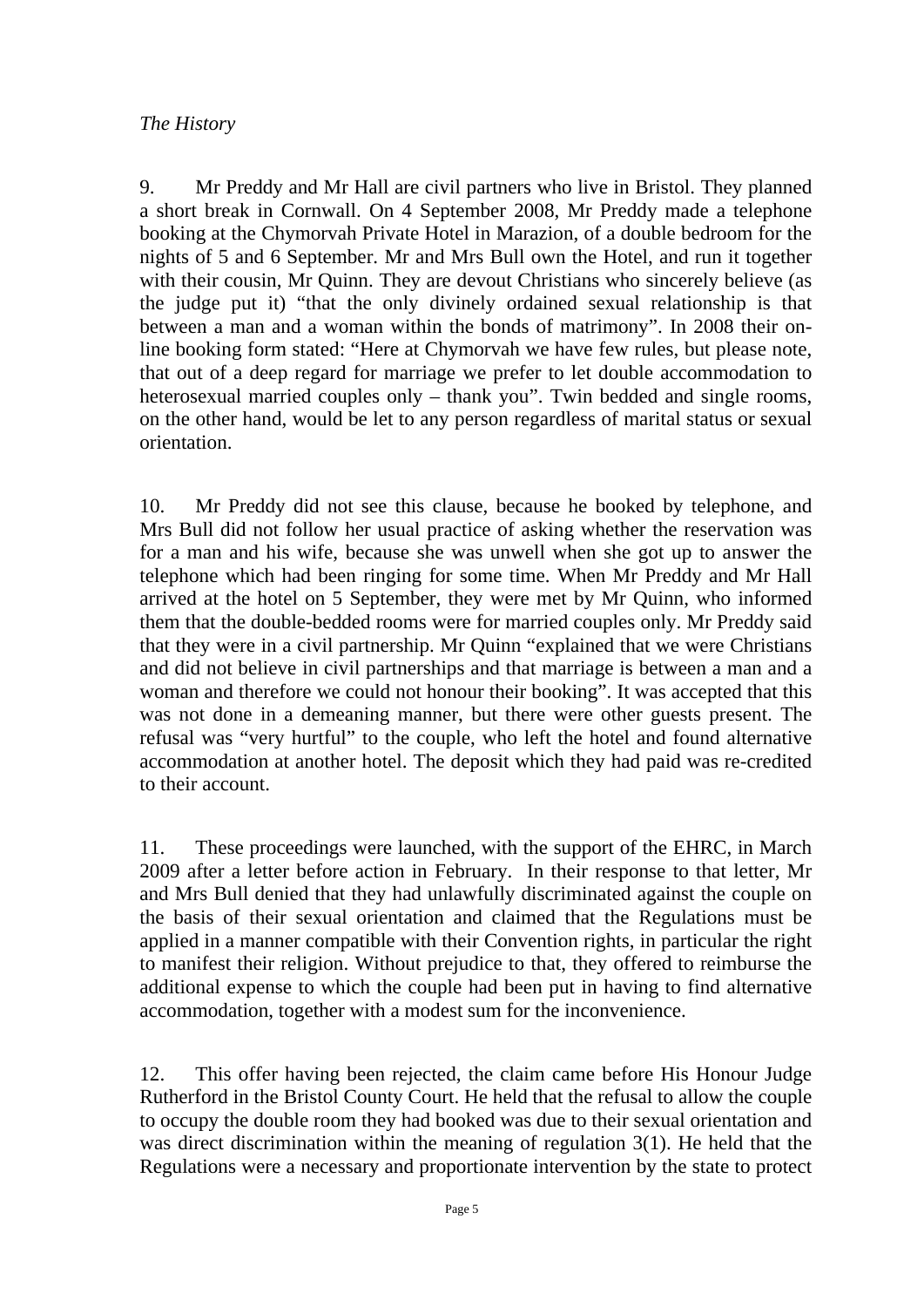the rights of others and thus not incompatible with the Convention rights of Mr and Mrs Bull. Alternatively, if it was not direct discrimination, it was unjustified indirect discrimination within the meaning of regulation 3(3). He awarded each of the claimants £1,800 in damages for injury to feelings, to include the extra cost of their alternative accommodation.

13. The judge himself gave permission to appeal. The Court of Appeal unanimously dismissed the appeal: [2012] EWCA Civ 83; [2012] 1 WLR 2514. They held that this was direct discrimination on grounds of sexual orientation and thus not capable of justification. The hotel's policy was a manifestation of the owners' religious beliefs within the meaning of article 9. But the limitation imposed upon them by the Regulations was necessary in a democratic society for the protection of the rights of others.

14. A year later, the Court of Appeal decided the case of *Black v Wilkinson*  [2013] EWCA Civ 820, [2013] 1 WLR 2490. The facts were very similar, save that this was a bed and breakfast establishment rather than a private hotel and the same sex couple were not in a civil partnership. Had the court not been bound by *Preddy v Bull* to hold that this was direct discrimination, they would have held the discrimination to be indirect, but not justified. The interference with the right to respect for the defendant's home and the right to manifest her religion was justified as a proportionate means of protecting homosexuals from discrimination on the ground of their sexual orientation. Permission was given to appeal to this court so that the two cases could be heard together, but Mrs Wilkinson decided not to pursue her appeal. This court is therefore solely concerned to decide the issues as they arise in relation to a same sex couple who are civil partners.

15. Those issues (in the order in which I propose to discuss them) are, firstly, whether this was direct or indirect discrimination on the ground of sexual orientation; secondly, if it was indirect discrimination, whether the policy was justified under regulation 3(3)(d); and thirdly, if it would otherwise be unlawful discrimination within the meaning of regulation 3(1) or 3(3), whether the Regulations fall to be "read and given effect" compatibly with the appellants' Convention rights under section 3 of the Human Rights Act 1998.

# *Direct or indirect discrimination?*

16. The distinction between direct discrimination, as defined in regulation 3(1), and indirect discrimination, as defined in regulation 3(3), is crucial: not because direct discrimination can never be justified, as Mr Robin Allen QC reminds us, but because the justifications are expressed in the legislation. There is no general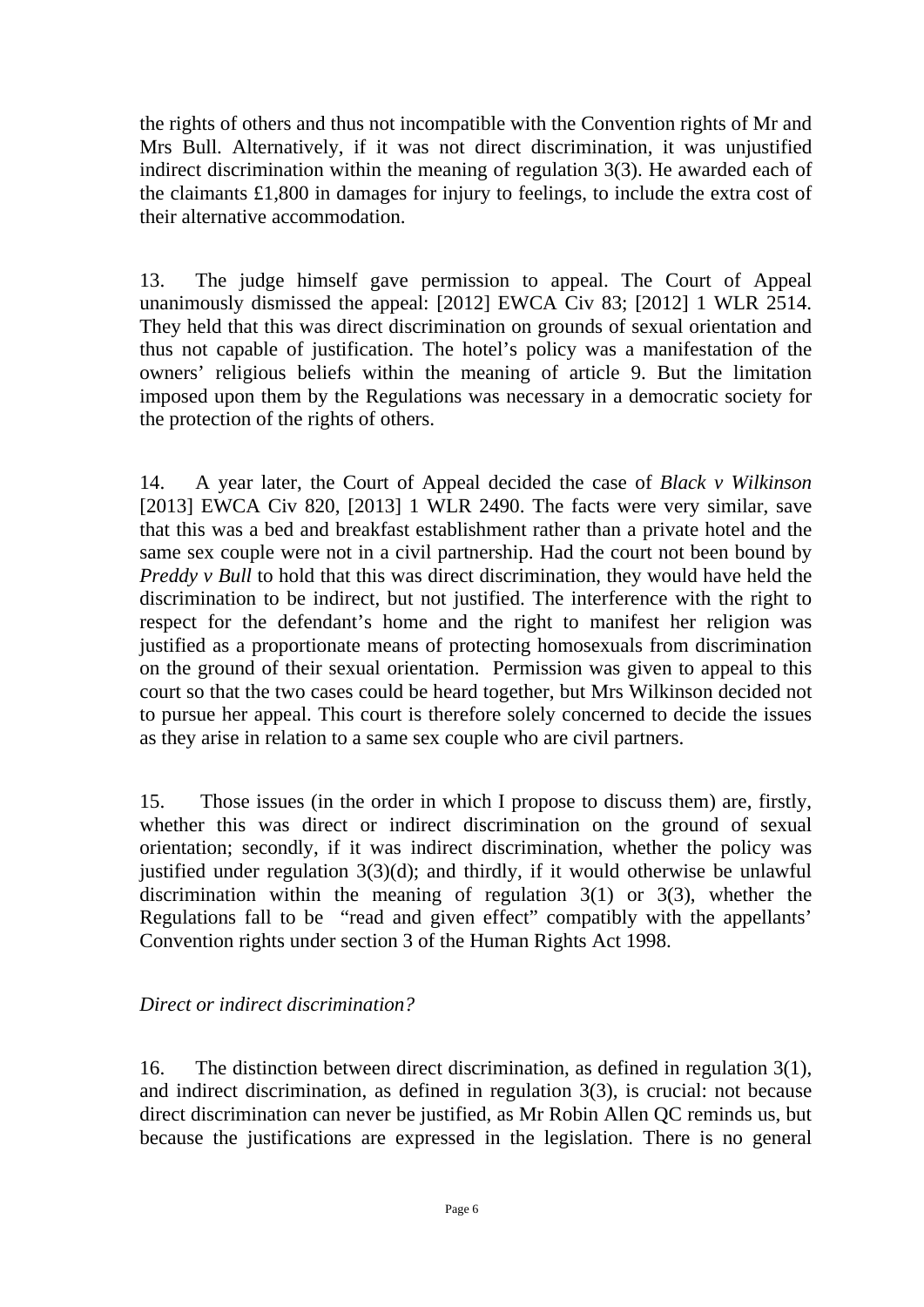defence of justification as there is in regulation 3(3)(d). Yet the distinction is by no means easy to draw, as this case illustrates all too clearly.

17. Put simply, Mr and Mrs Bull state that they did not discriminate against Mr Preddy and Mr Hall on the ground of their sexual orientation but on the ground that they were not married to one another. They have applied exactly the same policy to unmarried opposite sex couples. While discrimination against a person on the ground that she is married was outlawed in the sphere of work by the Sex Discrimination Act 1975, it has never been unlawful to discriminate against the unmarried in any of the other areas covered by the Sex Discrimination Act 1975 and now the Equality Act 2010. They accept that it was indirect discrimination, as opposite sex couples are able to marry while same sex couples currently cannot do so, and so the policy puts the latter at a particular disadvantage.

18. The Court of Appeal (in para 40 of the judgment of Rafferty LJ and para 61 of the judgment of Sir Andrew Morritt) based their finding of direct discrimination on the well-known, if controversial, case of *James v Eastleigh Borough Council*  [1990] 2 AC 751. The Council allowed people who had reached state pension age free entry to its swimming pool. All women reached that age at 60 while all men reached it at 65. There was thus an exact correspondence between the criterion and the protected characteristic of sex. Hence their lordships decided, albeit by a majority of three to two, that this was direct discrimination on grounds of sex and could not be justified whatever the laudable motives of the Council in fixing on retirement age as the criterion for free entry.

19. Had it been available to them, their lordships might well have cited the words of Advocate General Sharpston twenty years later, in *Bressol v Gouvernement de la Commaunité Française* (Case C-73/08) [2010] 3 CMLR 559, para 56:

"I take there to be direct discrimination when the category of those receiving a certain advantage and the category of those suffering a correlative disadvantage coincide exactly with the respective categories of persons distinguished only by applying a prohibited classification."

In this she was building on the opinion of Advocate General Jacobs in *Schnorbus v Land Hessen* (Case C-79/99) [2000] ECR I-10997, para 33:

"The discrimination is direct where the difference in treatment is based on a criterion which is either explicitly that of sex or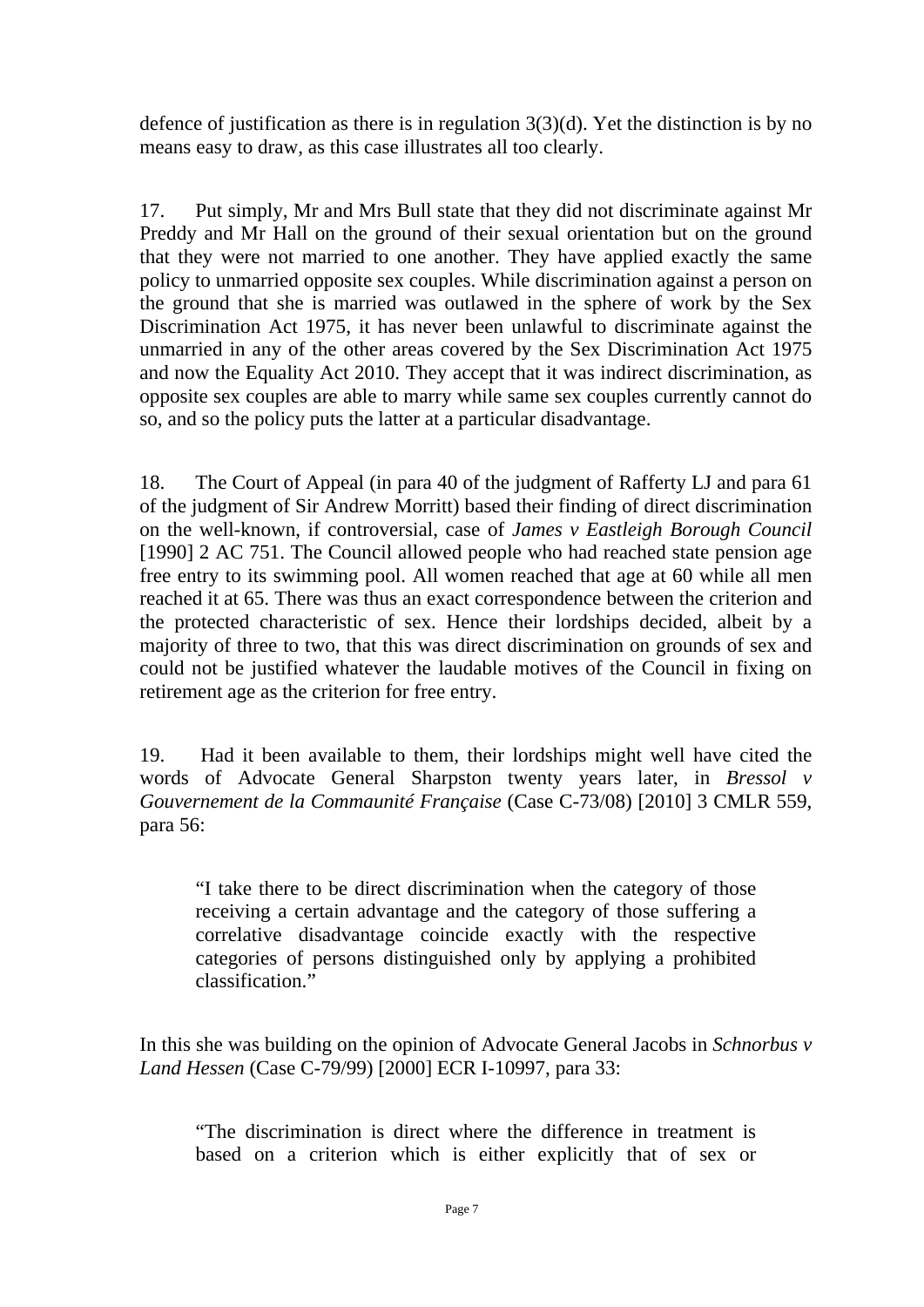necessarily linked to a characteristic indissociable from sex. It is indirect where some other criterion is applied but a substantially higher proportion of one sex than of the other is in fact affected."

20. Applying Advocate General Jacobs' test, it can be argued that a marriage criterion is "indissociable from sexual orientation", in that at present persons of hetero-sexual orientation can marry and persons of homosexual orientation cannot. I leave aside Mr O'Neill's argument that persons of homosexual orientation are free to marry persons of the opposite sex: examples abound in history of people who have done so (I would instance the long, happy and fruitful marriage of Victoria Sackville-West and Harold Nicholson). They are not free to marry a person who shares their own orientation.

21. But applying the test as stated by Advocate General Sharpston, there is not an exact correspondence between those suffering the disadvantage of being denied a double bed, and those enjoying the correlative advantage of being allowed one, with the protected characteristic. While all same sex couples were denied, so too were some opposite sex couples. Furthermore, I note that in *Schnorbus*, the criterion (of having served in the army) was one which men could meet but woman could not; and in *Bressol*, the criterion (of having the right to reside in Belgium) was one which all Belgian nationals could meet, but only some foreigner nationals; yet in both cases the Court of Justice held that the discrimination was indirect rather than direct.

22. We do not have to construe these Regulations in accordance with the jurisprudence of the Court of Justice, because they are not implementing a right which is (as yet) recognised in EU law. But as the same concepts and principles are applied in the Equality Act 2010 both to rights which are and rights which are not recognised in EU law, it is highly desirable that they should receive interpretations which are both internally consistent and consistent with EU law.

23. *Schnorbus* and *Bressol* (which were applied by this Court in *Patmalniece v Secretary of State for Work and Pensions* [2011] UKSC 11, [2011] 1 WLR 783) demonstrate that this case is not on all fours with *James v Eastleigh Borough Council*. There is not an exact correspondence between the disadvantage and the protected characteristic. In *Black v Wilkinson* [2013] 1 WLR 2490, at para 21, Lord Dyson MR confessed to "some difficulty in agreeing with the view that the decision in *James's* case compels the conclusion that there was direct discrimination in *Preddy v Bull*." In his view, this was not a case of direct discrimination against a homosexual couple on the ground of their sexual orientation, since there were other unmarried couples who would also be denied accommodation on the ground that they too were unmarried.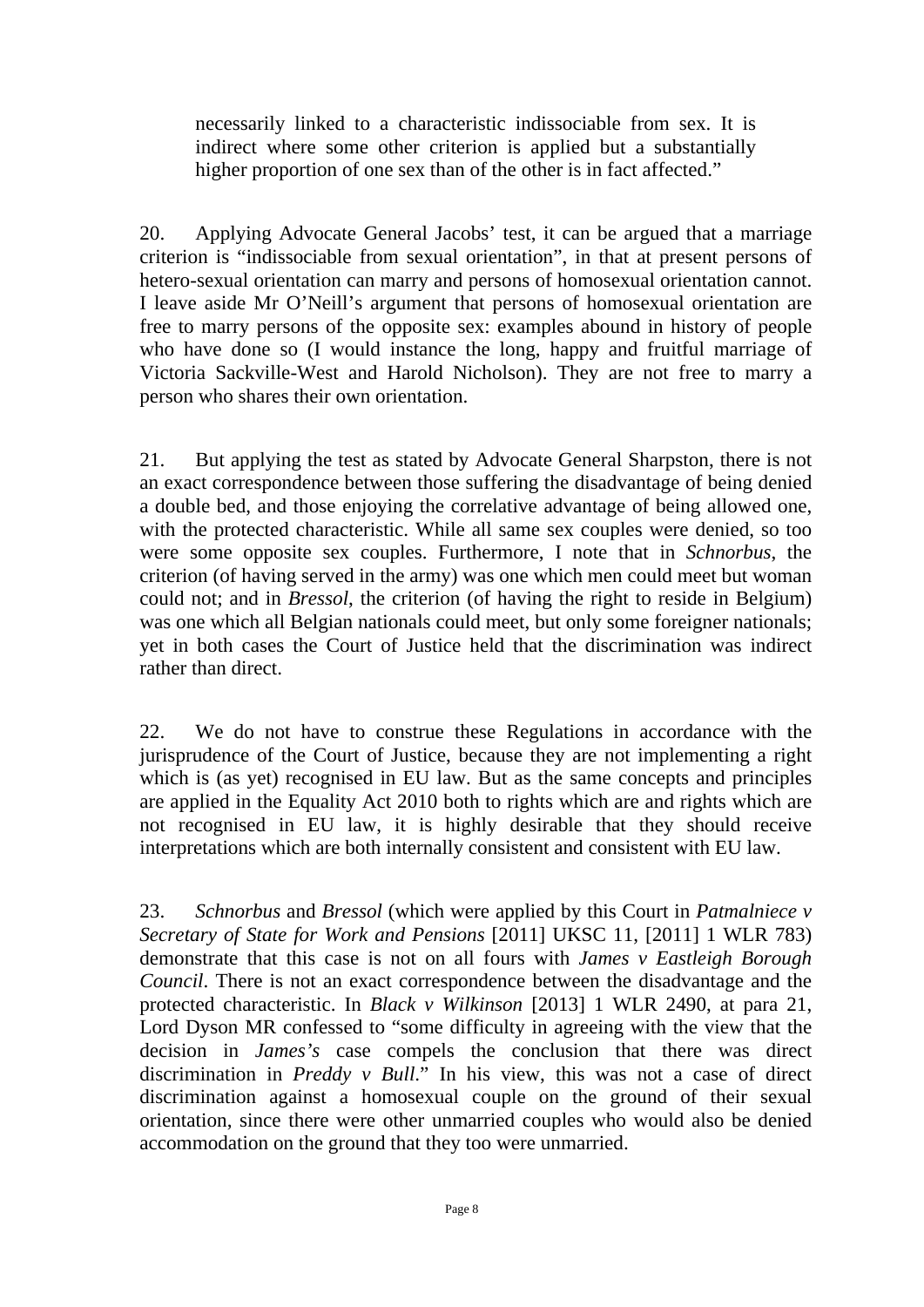24. Were this case solely about discrimination against the unmarried, I would agree with him. He found support in the decision of the Judicial Committee of the Privy Council in *Rodriguez v Minister of Housing of Government of Gibraltar*  [2009] UKPC 52, [2010] UKHRR 144. This too was a complaint by a same sex couple against a criterion which restricted the right to succeed to a government tenancy to couples who were married or had children together. It was a human rights case under the Constitution of Gibraltar, where the distinction between direct and indirect discrimination is not as crucial as it is in our domestic antidiscrimination law. Nevertheless, in the opinion of the Board, this was not direct discrimination on grounds of sexual orientation, because other unmarried couples suffered the same disadvantage. But it was more severe than most cases of indirect discrimination, because the criterion was one which the couple would never be able to meet: "Thus it is a form of indirect discrimination which comes as close as it can to direct discrimination" (para 19).

25. Does it make a difference that this couple were in a civil partnership? In my view, it does. The concept of marriage being applied by Mr and Mrs Bull was the Christian concept of the union of one man and one woman. That is clear from the reference to "heterosexual married couples" in the statement of policy which was current at the time; it is even clearer from the amended policy, which read ". . . out of a deep regard for marriage (being the union of one man to one woman for life to the exclusion of all others)  $\ldots$ "; and was made clear to the couple by what Mr Quinn said when Mr Preddy told him that they were civil partners.

26. Civil partnership is not called marriage but in almost every other respect it is indistinguishable from the status of marriage in United Kingdom law. It was introduced so that same sex couples could voluntarily assume towards one another the same legal responsibilities, and enjoy the same legal rights, as married couples assume and enjoy. It is more than a contract. Like marriage, it is a status, in which some of the terms are prescribed by law, and which has consequences for people other than the couple themselves and for the state. Its equivalence to marriage is emphasised by the provision in regulation 3(4) that being married and being a civil partner is not to be treated as a material difference for the purpose of a finding of either direct or indirect discrimination.

27. Regulation 3(4) is by no means easy to construe. It does not state in so many words that it is unlawful to discriminate between married couples and civil partners. It expressly applies equally to direct discrimination under regulation 3(1) and to indirect discrimination under regulation 3(3). For that reason, it is difficult to regard it as turning what would otherwise be indirect discrimination into direct. It is ostensibly about a different aspect of the discrimination inquiry, which is whether the circumstances of the people being compared are the same or not materially different from one another. In other words, it provides that people who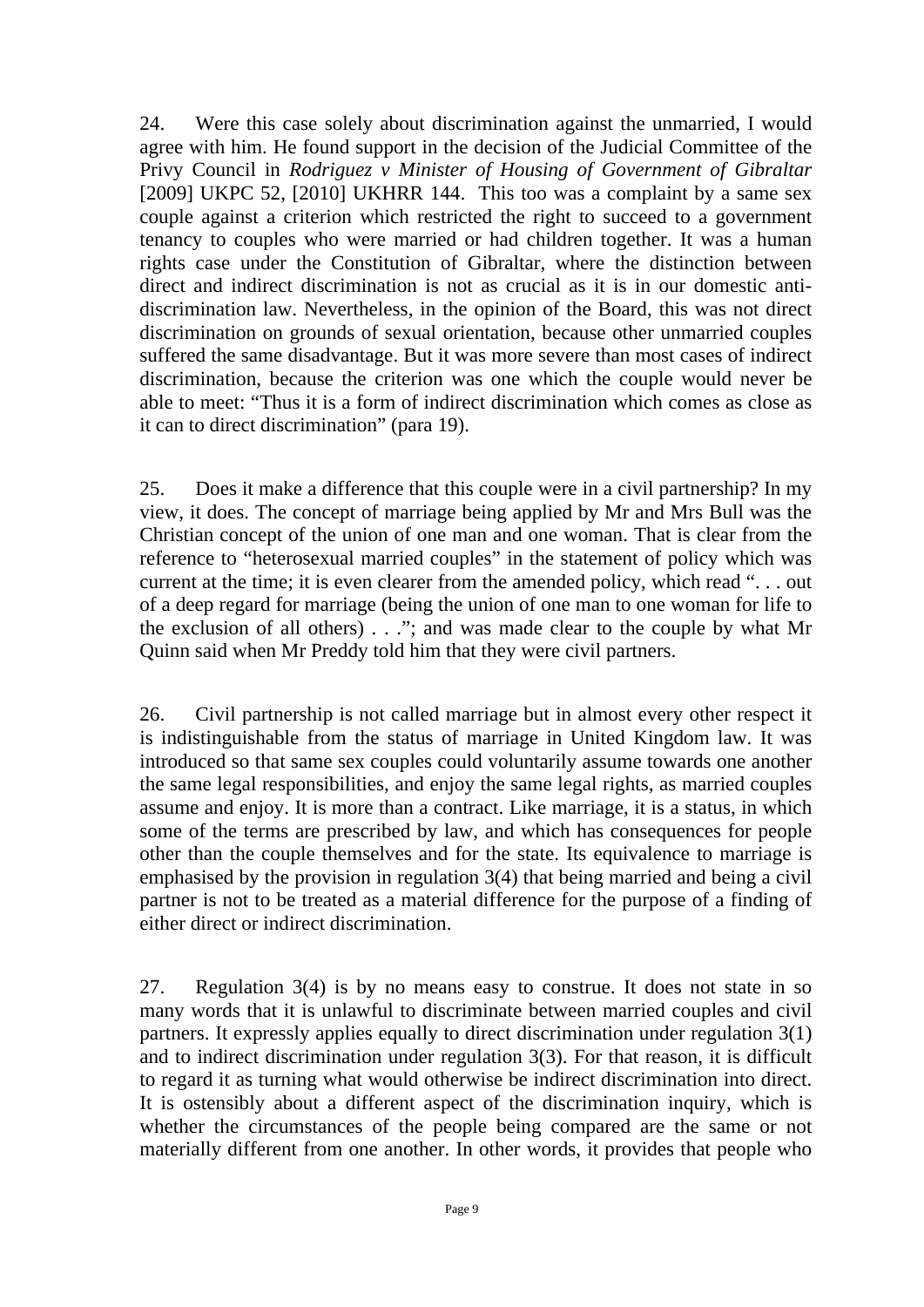are married and people who are civil partners are to be regarded as similarly situated.

28. In *Maruko v Versorgungsanstalt der Deutschen Bühnen* (Case C-267/06) [2008] 2 CMLR 914, the Grand Chamber of the European Court of Justice held that it was for the national court to decide whether a surviving same sex "life partner" was in a comparable situation to a surviving spouse (para 73). That decision is made for us by regulation 3(4). But the Grand Chamber went on to hold that, if they were in a comparable situation, then to treat a surviving life partner less favourably than a surviving spouse, by denying him a survivor's pension, was direct discrimination within the meaning of the equal treatment directive, 2000/78 (para 72). Interestingly, they so held despite the fact that the survivor and the Commission had argued that this was indirect discrimination (see para 63).

29. As this case is not within the scope of EU law, we are not bound to follow *Maruko*, but for the sake of consistency and coherence it is highly desirable that we follow the same approach. With or without regulation 3(4), I have the greatest difficulty in seeing how discriminating between a married and a civilly partnered person can be anything other than direct discrimination on grounds of sexual orientation. At present marriage is only available between a man and a woman and civil partnership is only available between two people of the same sex. We can, I think, leave aside that some people of homosexual orientation can and do get married, while it may well be that some people of heterosexual orientation can and do enter civil partnerships. Sexual relations are not a pre-condition of the validity of either. The principal purpose of each institution is to provide a legal framework within which loving, stable and committed adult relationships can flourish. I would therefore regard the criterion of marriage or civil partnership as indissociable from the sexual orientation of those who qualify to enter it. More importantly, there is an exact correspondence between the advantage conferred and the disadvantage imposed in allowing a double bed to the one and denying it to the other.

30. With the greatest respect to Lord Neuberger, I cannot accept that this additional reason for the discrimination adds nothing. The important question, as Lord Phillips emphasised in *R (E) v Governing Body of JFS* [2009] UKSC 15, [2010] 2 AC 728, is what criterion was being employed by the service provider when granting a service to one and denying it to another. The reason for adopting that criterion is irrelevant. When it came to denying a double bed to Mr Preddy and Mr Hall, which they would have given to a heterosexual married couple, Mr and Mrs Bull were not only applying the criterion that they were unmarried. They were applying a criterion that their legal relationship was not that of one man and one woman, in other words a criterion indistinguishable from sexual orientation. They would undoubtedly (as their revised policy makes clear) have denied a double bed to a same sex couple who were married under some foreign law which allows it (and would do once same sex marriage becomes law in the United Kingdom).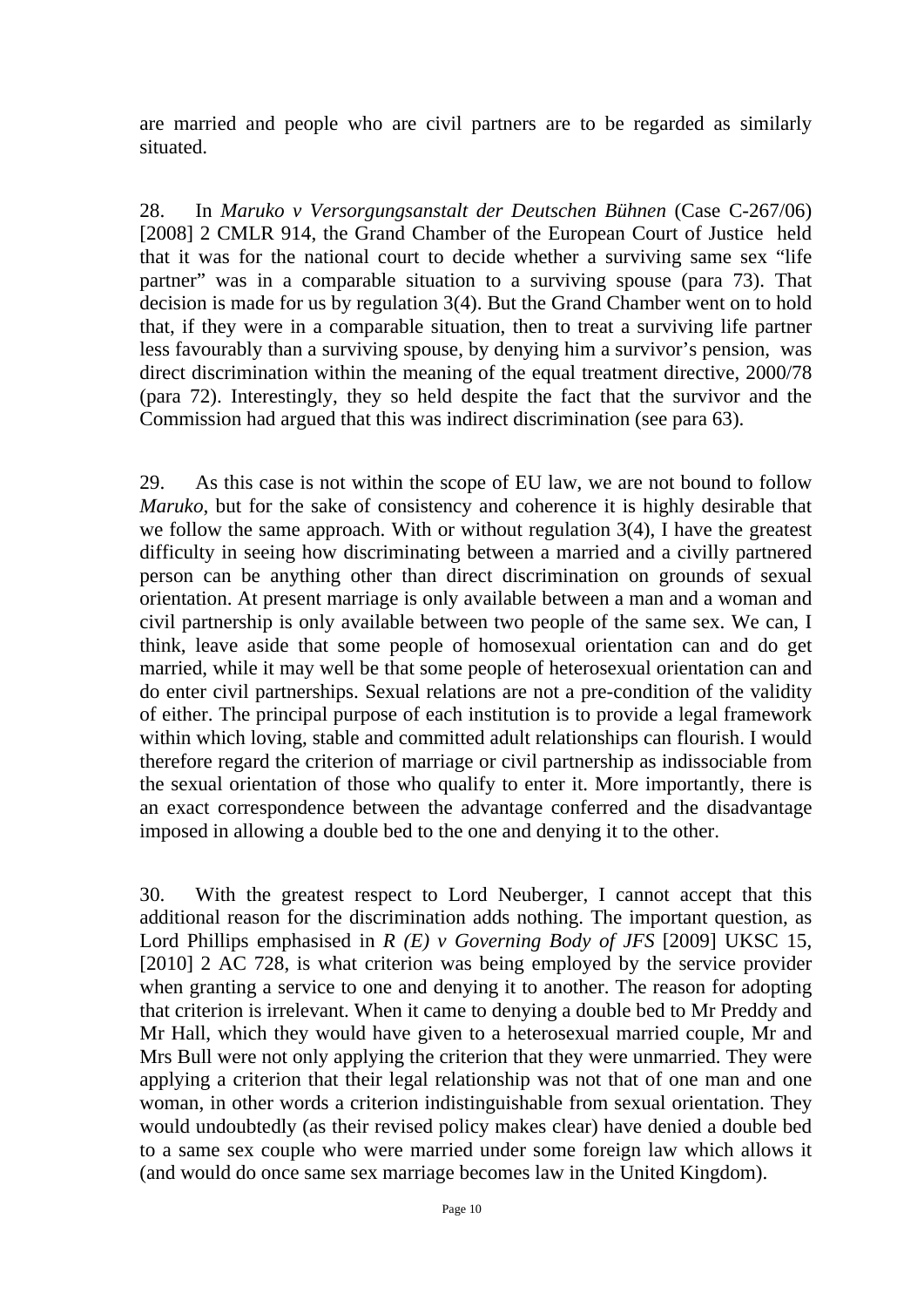31. The matter can be tested by imagining a different additional criterion. What if hoteliers limited their double-bedded rooms to married couples over the age of 30? They would not only be discriminating against all unmarried people, which is permitted unless it is indirectly discriminatory against a person with some protected characteristic. They would also be discriminating against a married person who is under the age of 30. That would in my view clearly be direct discrimination on grounds of age. There would be an exact correspondence between the protected characteristic of age and the criterion used for the difference in treatment.

32. Furthermore, although this is a small point, if this is not direct discrimination, it is much harder to bring it within the definition of indirect discrimination in the 2007 Regulations than is a marriage criterion alone. The criterion is not simply that "you are unmarried" but also "you are in a civil partnership". Most people would not regard that as a criterion which would be applied to people irrespective of their sexual orientation: it is specific to those of homosexual orientation.

#### *Indirect discrimination*

orientation. 33. It is not disputed that, if this is not direct discrimination, it is indirect discrimination within the meaning of regulation 3(3). The policy of letting doublebedded rooms only to married couples, while applied to heterosexual and homosexual people alike, undoubtedly puts homosexual people as a group at a serious disadvantage when compared with heterosexuals, as they cannot enter into a status which Mr and Mrs Bull would regard as marriage. It undoubtedly put both Mr Preddy and Mr Hall at a disadvantage. The question, therefore, is whether it can reasonably be justified by reference to matters other than their sexual

orientation. 34. Mr and Mrs Bull argue that they should not be compelled to run their business in a way which conflicts with their deeply held religious beliefs. They should not be obliged to facilitate what they regard as sin by allowing unmarried couples to share a bed. A fair balance should be struck between their right to manifest their faith and the right of Mr Preddy and Mr Bull to obtain goods, facilities and services without discrimination on grounds of their sexual

35. This question was not addressed in the Court of Appeal, as they had concluded that this was direct discrimination. It was addressed by the judge, who confessed that he did not find regulation 3(3)(d) easy to interpret. Worded as it is, I understand what he means. Mr and Mrs Bull seek to justify their policy by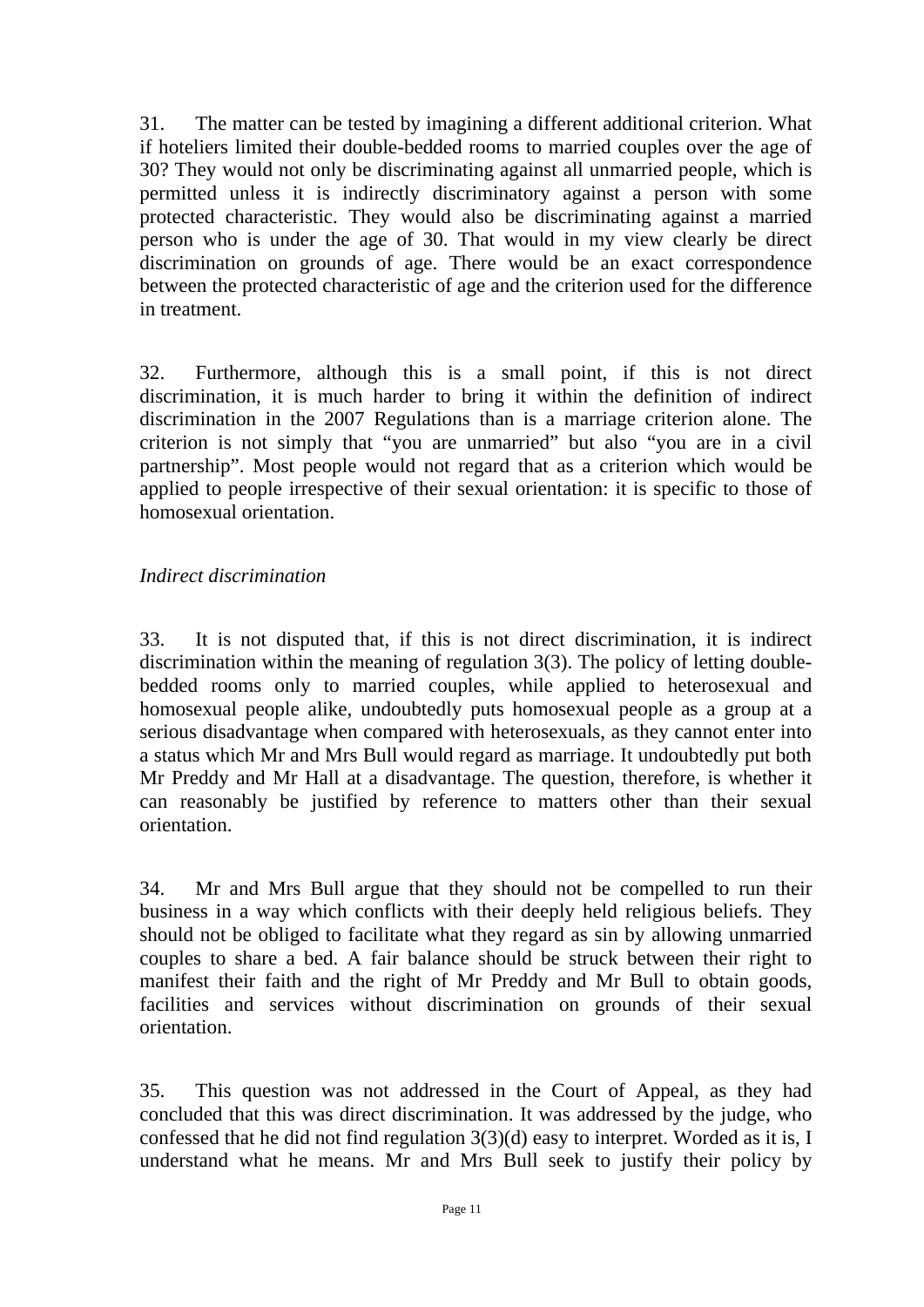reference to a deeply held belief that sexual intercourse outside marriage is sinful. Can that belief be a "matter other than [their] sexual orientation"? I am prepared to accept that it can, not least because it covers all kinds of unmarried couple. But it would be hard to find that a belief that sexual intercourse between civil partners was sinful was a "matter other than [their] sexual orientation", because by definition such sexual intercourse has to be between persons of the same sex.

36. Thus, even on the wording of the regulation itself, it is difficult to see how discriminating in this way against a same sex couple in a civil partnership could ever be justified. But it goes further than that. Parliament has created the institution of civil partnership in order that same sex partners can enjoy the same legal rights as partners of the opposite sex. They are also worthy of the same respect and esteem. The rights and obligations entailed in both marriage and civil partnership exist both to recognise and to encourage stable, committed, long-term relationships. It is very much in the public interest that intimate relationships be conducted in this way. Now that, at long last, same sex couples can enter into a mutual commitment which is the equivalent of marriage, the suppliers of goods, facilities and services should treat them in the same way.

37. Added to these considerations are those which weighed with the judge. To permit someone to discriminate on the ground that he did not believe that persons of homosexual orientation should be treated equally with persons of heterosexual orientation would be to create a class of people who were exempt from the discrimination legislation. We do not normally allow people to behave in a way which the law prohibits because they disagree with the law. But to allow discrimination against persons of homosexual orientation (or indeed of heterosexual orientation) because of a belief, however sincerely held, and however based on the biblical text, would be to do just that.

38. Regard can also be had to the purpose of the Regulations, not as an aid to construction but in order to understand the problems they were meant to solve and how they proposed to solve them. The purpose was to secure that people of homosexual orientation were treated equally with people of heterosexual orientation by those in the business of supplying goods, facilities and services. Parliament was very well aware that there were deeply held religious objections to what was being proposed and careful consideration had been given to how best to accommodate these within the overall purpose. For the reasons explained in the Explanatory Memorandum to the Regulations, Parliament did not insert a conscientious objection clause for the protection of individuals who held such beliefs. Instead, it provided, in regulation 14, a carefully tailored exemption for religious organisations and ministers of religion from the prohibition of both direct and indirect discrimination on grounds of sexual orientation. This strongly suggests that the purpose of the Regulations was to go no further than this in catering for religious objections.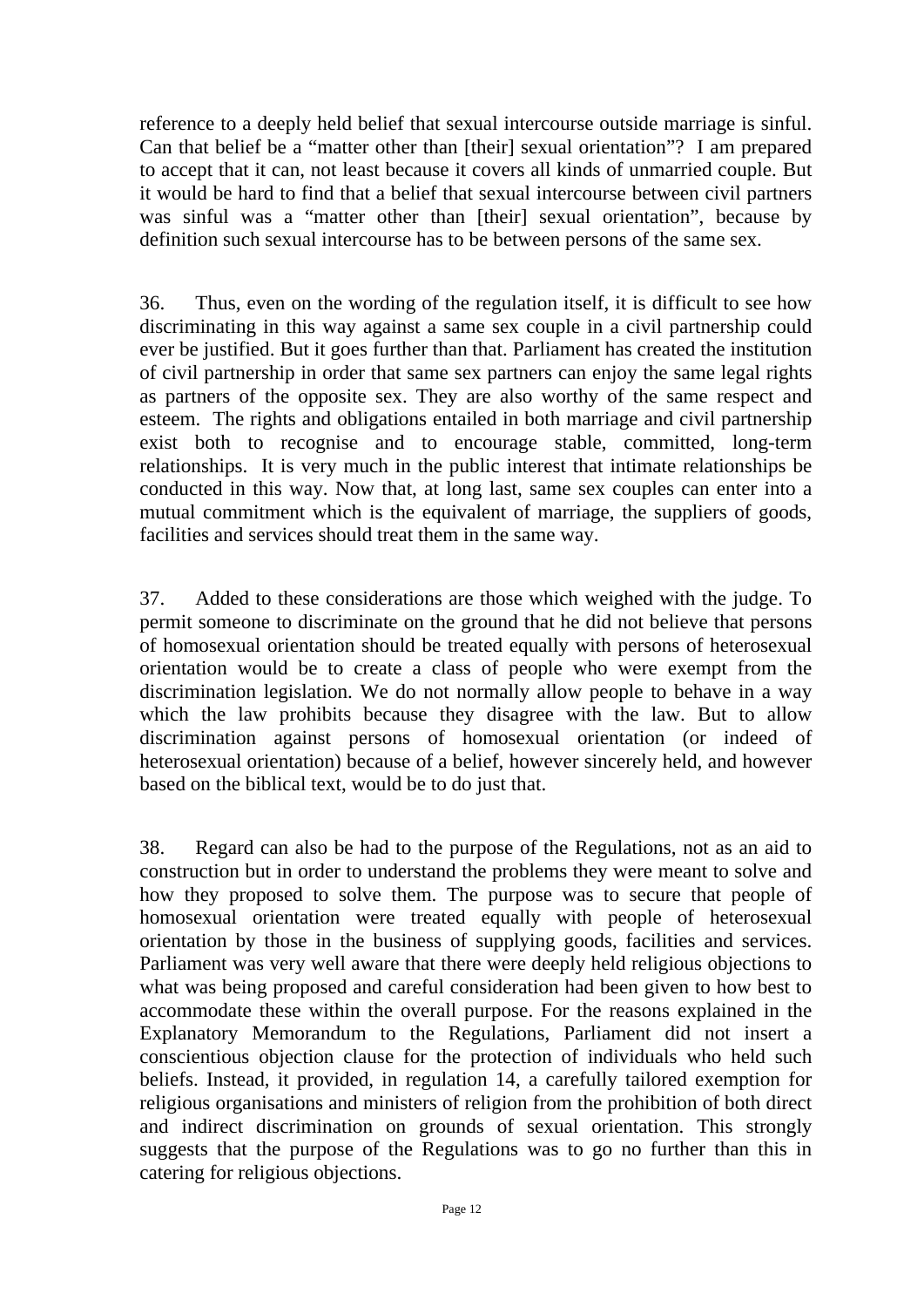39. Mr and Mrs Bull are, of course, free to manifest their religion in many other ways. They do this by the symbolism of their stationery and various decorative items in the hotel, by the provision of bibles and gospel tracts, and by the use of their premises by local churches. They do not, of course, discriminate against nonbelievers or adherents of other faiths, for that would be just as unlawful under the Equality Act 2006 (and now the Equality Act 2010) as is discriminating against homosexuals under the 2007 Regulations. They are also free to continue to deny double-bedded rooms to same sex and unmarried couples, provided that they also deny them to married couples.

40. Before leaving this topic, it is worth noting that the Equality Act 2010 uses a different formulation. A provision, criterion or practice is indirectly discriminatory if the person who applies it "cannot show it to be a proportionate means of achieving a legitimate aim". This is now a much more familiar formulation and avoids the linguistic difficulty referred to in paragraph 35 above. But for the reasons given earlier, it is unlikely in this context to lead to a different result.

#### *Does the Human Rights Act make a difference?*

41. Under article 9 of the European Convention on Human Rights, Mr and Mrs Bull have the right, not only to hold the religious beliefs which they hold, but also to manifest them in "worship, teaching, practice and observance". The courts below held that their policy was a manifestation of their religious beliefs, and that has not been challenged in this appeal. The European Court of Human Rights has repeatedly stressed the importance of these rights in a democratic society. For example in *Bayatyan v Armenia* (2011) 54 EHRR 467, 494, the Grand Chamber said this:

"The Court reiterates that, as enshrined in article 9, freedom of thought, conscience and religion is one of the foundations of a 'democratic society' within the meaning of the Convention. This freedom is, in its religious dimension, one of the most vital elements that go to make up the identity of believers and their conception of life, but it is also a precious asset for atheists, agnostics, sceptics and the unconcerned. The pluralism indissociable from a democratic society, which has been dearly won over the centuries, depends on it. That freedom entails, inter alia, freedom to hold or not to hold religious beliefs and to practise or not to practise a religion."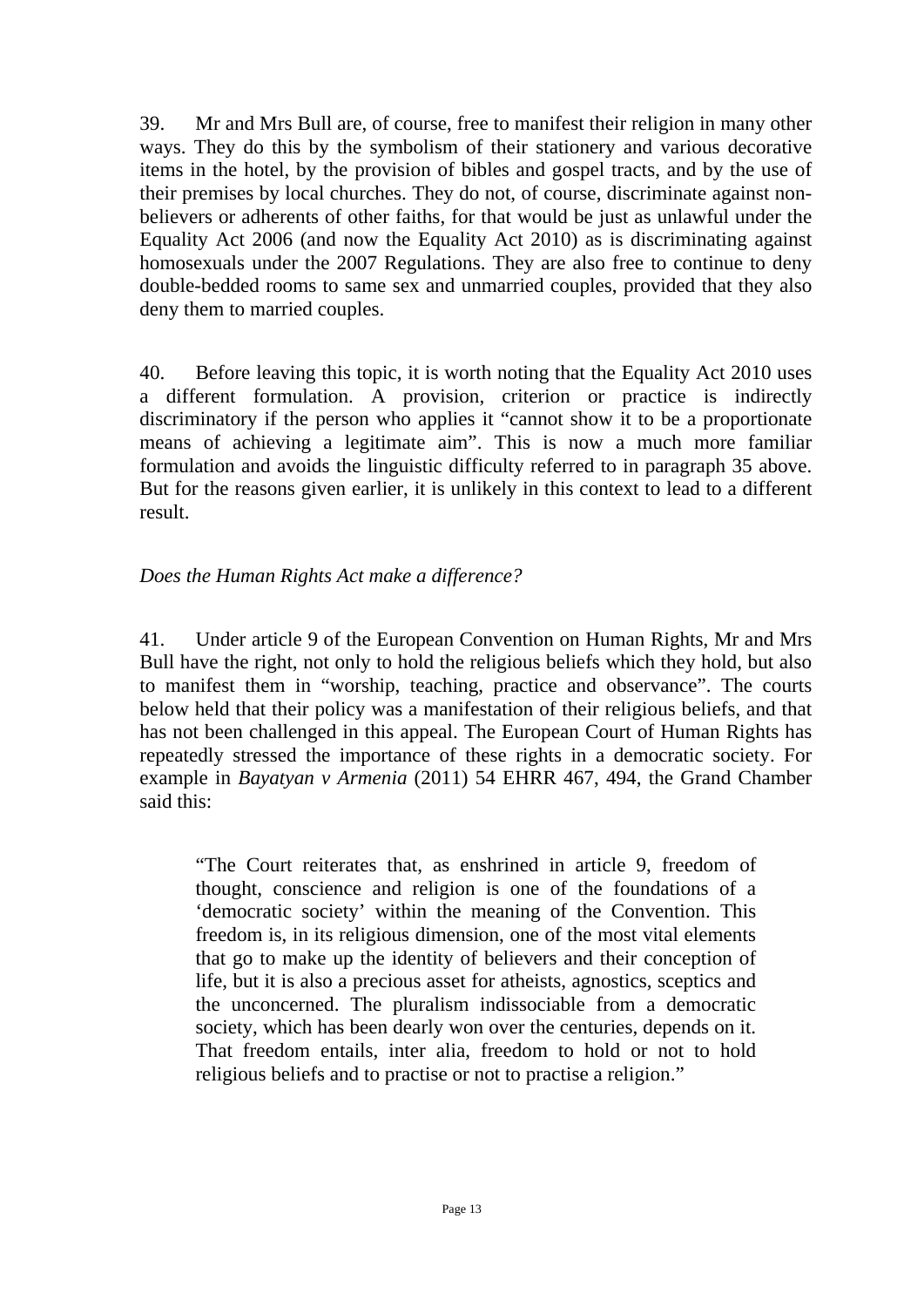Under article 9(2), the freedom to manifest their religion can be subject only to "such limitations as are prescribed by law and are necessary in a democratic society . . . for the protection of the rights and freedoms of others".

42. I have held above that to deny Mr Preddy and Mr Hall a double-bedded room constituted unlawful discrimination within the meaning of regulations 3(1) and 4 of the Regulations. But if such a finding were to be incompatible with the Convention rights of Mr and Mrs Bull, the court would be obliged by section 3(1) of the Human Rights Act 1998, so far as possible, to read and give effect to the Regulations in a way which is compatible with their rights. Mr O'Neill was agnostic as to the solution he preferred. It might be done, for example, by holding that what would otherwise be direct discrimination was indirect discrimination and justified. Or it might be done simply by ignoring the Regulation insofar as it produced an incompatible result (as the judge wrongly thought he was unable to do); but of course this solution would no longer be possible in respect of discrimination taking place after the Equality Act 2010 came into force, because the courts cannot ignore incompatible primary legislation.

43. However, we do not come to remedy until we have decided whether there is an incompatibility. Mr O'Neill understandably put the human rights dimension at the forefront of his submissions. He emphasised that it was the state which had placed limitations, in the shape of the Regulations, on the right of Mr and Mrs Bull to manifest their religion by conducting their business in accordance with their religious beliefs; whereas it was Mr and Mrs Bull, private citizens, who had arguably interfered with the right of Mr Preddy and Mr Hall to enjoy respect for their private lives without discrimination on the ground of their sexual orientation. The state had not interfered with that right. In order to engage the state's responsibility, it would be necessary to erect a positive obligation to protect them from interferences by private citizens.

44. One answer to that is that the state has already assumed such a responsibility, by enacting the Regulations. Another, and simpler, answer is that the "rights of others" for the purpose of article 9(2) (and indeed the other qualified rights in the Convention) are not limited to their Convention rights but include their rights under the ordinary law. The ordinary law gives Mr Preddy and Mr Bull the right not to be unlawfully discriminated against. It follows that, for the purpose of article 9(2), the limitation is "in accordance with the law" and pursues one of the legitimate aims there listed.

45. The question, therefore, is whether it is "necessary in a democratic society", in other words whether there is a "reasonable relationship of proportionality between the means employed and the aim sought to be achieved" (see, for example, *Francesco Sessa v Italy*, App No 28790/08, Judgment of 3 April 2012,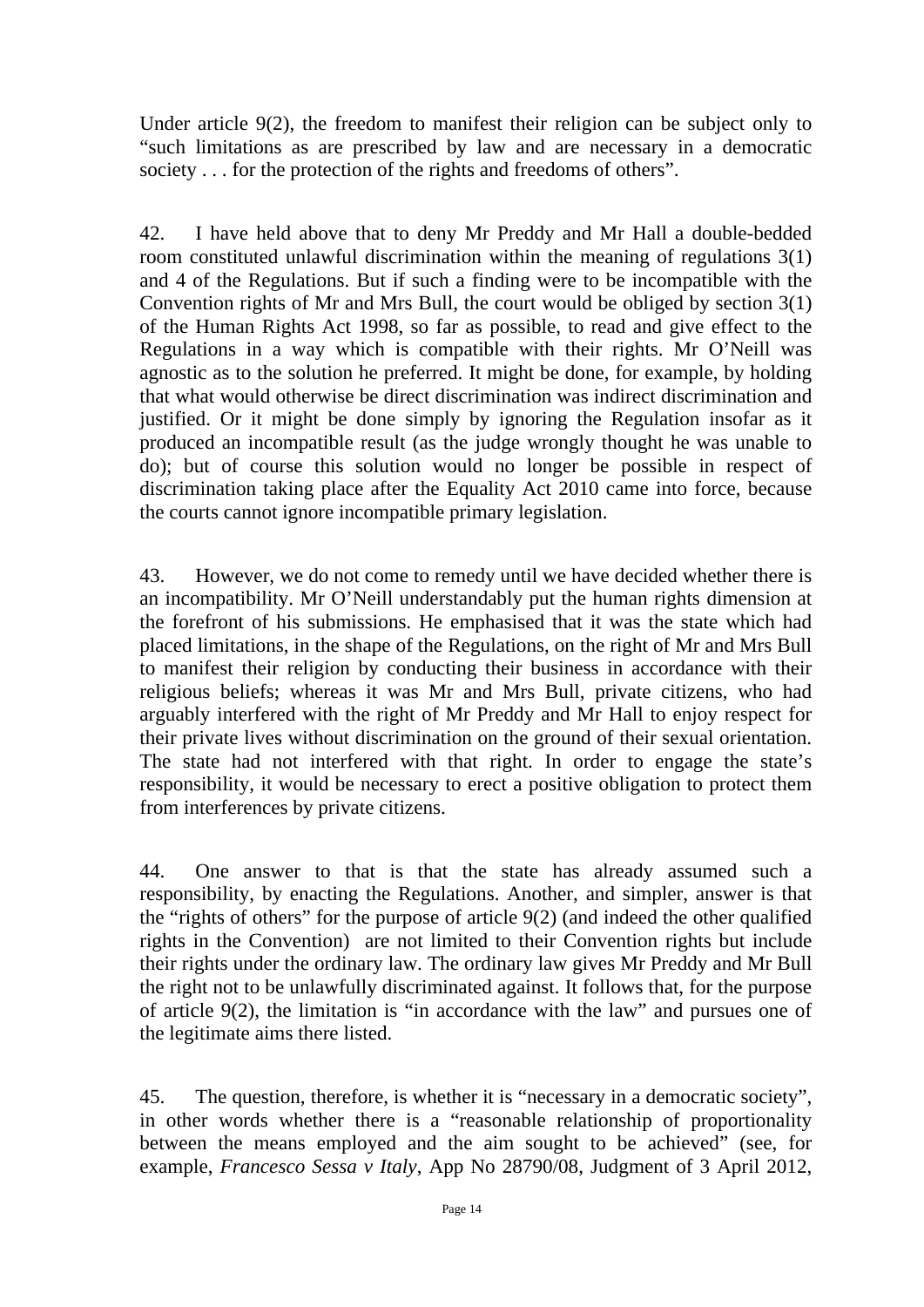para 38). Mr O'Neill makes an eloquent plea for "reasonable accommodation" between the two competing interests. The mutual duty of reasonable accommodation unless this causes undue hardship originated in the United States and found its way into the Canadian Human Rights Act 1985. It can of course be found in our own disability discrimination law (see E Howard, "Reasonable Accommodation of Religion and Other Discrimination Grounds in EU Law" (2013) 38 EL Rev 360).

46. In *Francesco Sessa v Italy*, a Jewish lawyer complained that the refusal to adjourn his case to a date which did not coincide with the Jewish holidays of Yom Kippur and Sukkot was an interference with his right to manifest his religion. His complaint was dismissed by a majority of 4 to 3. A powerful minority pointed out that, for a measure to be proportionate, the authority must choose the means which is least restrictive of rights and freedoms. Thus, seeking a reasonable accommodation may, in some circumstances, constitute a less restrictive means of achieving the aim pursued. Mr Sessa had given the Italian court ample notice of the problem and reorganising the lists to accommodate him would cause minimal disruption to the administration of justice - "a small price to be paid in order to ensure respect for freedom of religion in a multi-cultural society" (para 13).

47. I am more than ready to accept that the scope for reasonable accommodation is part of the proportionality assessment, at least in some cases. This is reinforced by the decision in *Eweida v United Kingdom* (2013) 57 EHRR 213, where the Strasbourg court abandoned its previous stance that there was no interference with an employee's right to manifest her religion if it could be avoided by changing jobs. Rather, that possibility was to be taken into account in the overall proportionality assessment, which must therefore consider the extent to which it is reasonable to expect the employer to accommodate the employee's right.

48. Our attention has been drawn to two examples of this concept in operation in the British Columbia Human Rights Tribunal. In *Smith and Chymyshyn v Knights of Columbus and others* 2005 BCHRT 544, a lesbian couple had hired a hall owned by the Roman Catholic Church and let out on its behalf by the Knights in order to hold a reception after their marriage. The hall was available for public hire and they did not know of its connections with the Church. The letting was cancelled when the Knights learned of their purpose. The Tribunal accepted that the Knights could not be compelled to act in a manner contrary to their core belief that same sex marriages were wrong, but they had nevertheless failed in their duty of reasonable accommodation. They did not consider the effect their actions would have on the couple, did not think of meeting them to explain the situation and apologize, or offer to reimburse them for any expenses they had incurred or to help find another solution. In effect, they did not appreciate the affront to the couple's human dignity and do their best to soften the blow.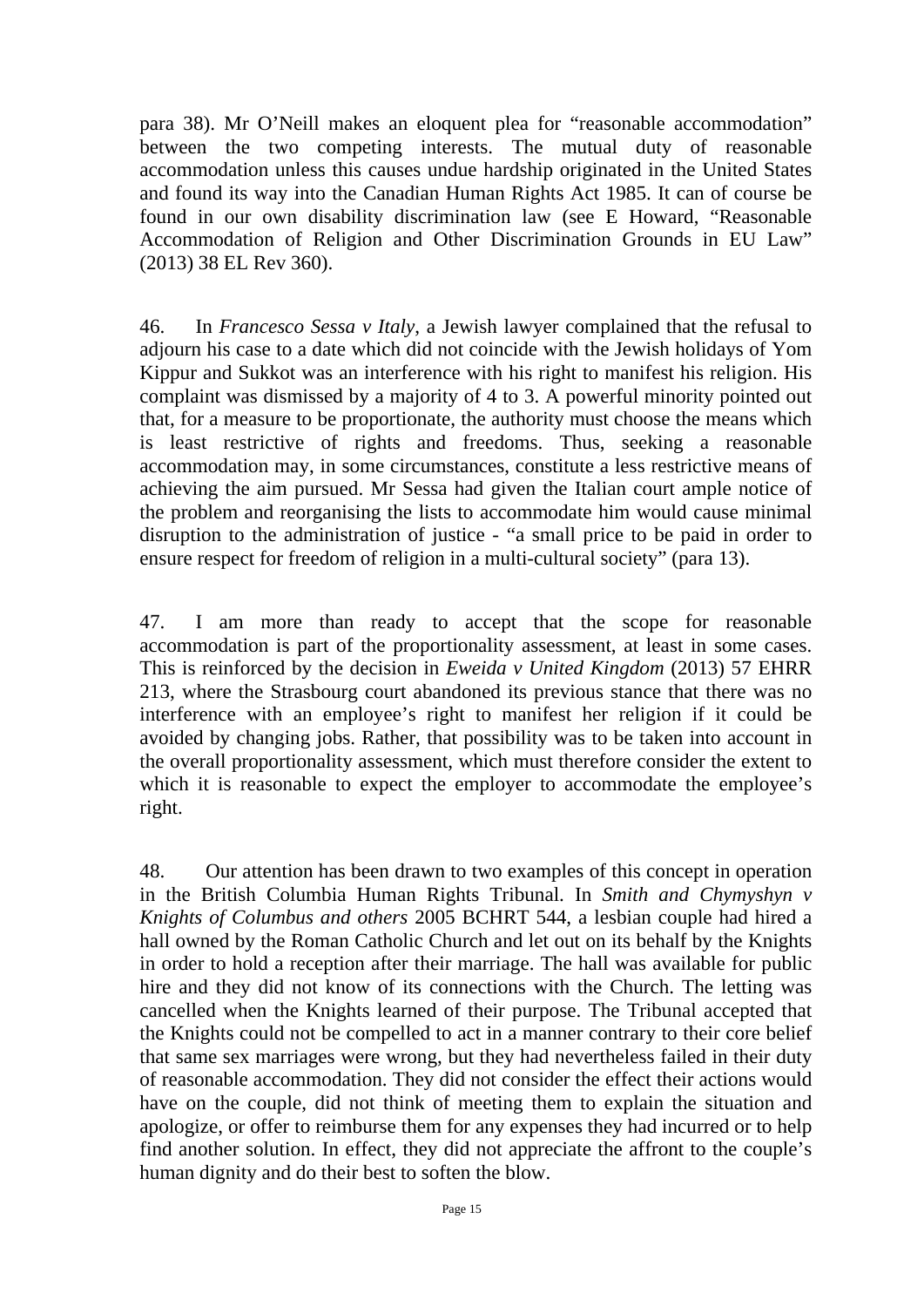49. In *Eadie and Thomas v Riverbend Bed and Breakfast and others (No 2)*  2012 BCHRT 247, a gay couple had reserved a room in bed and breakfast accommodation offered by a Christian couple in their own home, but when the husband learned that the couple were gay, the booking was cancelled. Once again, the Tribunal held that there had been a failure in the duty of reasonable accommodation, in the offensive manner of the cancellation and the failure to explore alternatives. Interestingly, the Tribunal considered this a stronger case than *Knights*, because the Knights were operating a church hall used for church purposes, whereas Riverbend had chosen to operate an ordinary commercial business, albeit from their own home.

50. We cannot place too much weight on these cases, decided upon under different legislation and in a different constitutional context. To the extent that they suggest that both the Knights and Riverbend were entitled to cancel the booking, provided that they did so in a way which respected the fundamental dignity rights of the couples concerned, they provide some comfort to Mr and Mrs Bull. Unlike Riverbend, Mr and Mrs Bull had made no secret of their policy, although Mr Preddy was not aware of it when making the booking. They would have been prepared to let Mr Preddy and Mr Hall have a twin bedded room, but there is no evidence that these alternatives were discussed at the time. The conversation with Mr Quinn was upsetting but not demeaning. The deposit was refunded almost immediately and a without prejudice offer to reimburse the additional expenditure was made later.

51. Nevertheless, Mr and Mrs Bull cannot get round the fact that United Kingdom law prohibits them from doing as they did. I have already held that, if justification is possible, the denial of a double bedded room cannot be justified under regulation 3(3)(d). My reasons for doing so are equally relevant to the Convention question of whether the limitation on the right of Mr and Mrs Bull to manifest their religion was a proportionate means of achieving a legitimate aim. The legitimate aim was the protection of the rights and freedoms of Mr Preddy and Mr Hall. Whether that could have been done at less cost to the religious rights of Mr and Mrs Bull by offering them a twin bedded room simply does not arise in this case. But I would find it very hard to accept that it could.

52. Sexual orientation is a core component of a person's identity which requires fulfilment through relationships with others of the same orientation. As Justice Sachs of the South African Constitutional Court movingly put it in *National Coalition for Gay and Lesbian Equality v Minister of Justice*, 1999 (1) SA 6, para 117:

"While recognising the unique worth of each person, the Constitution does not presuppose that a holder of rights is an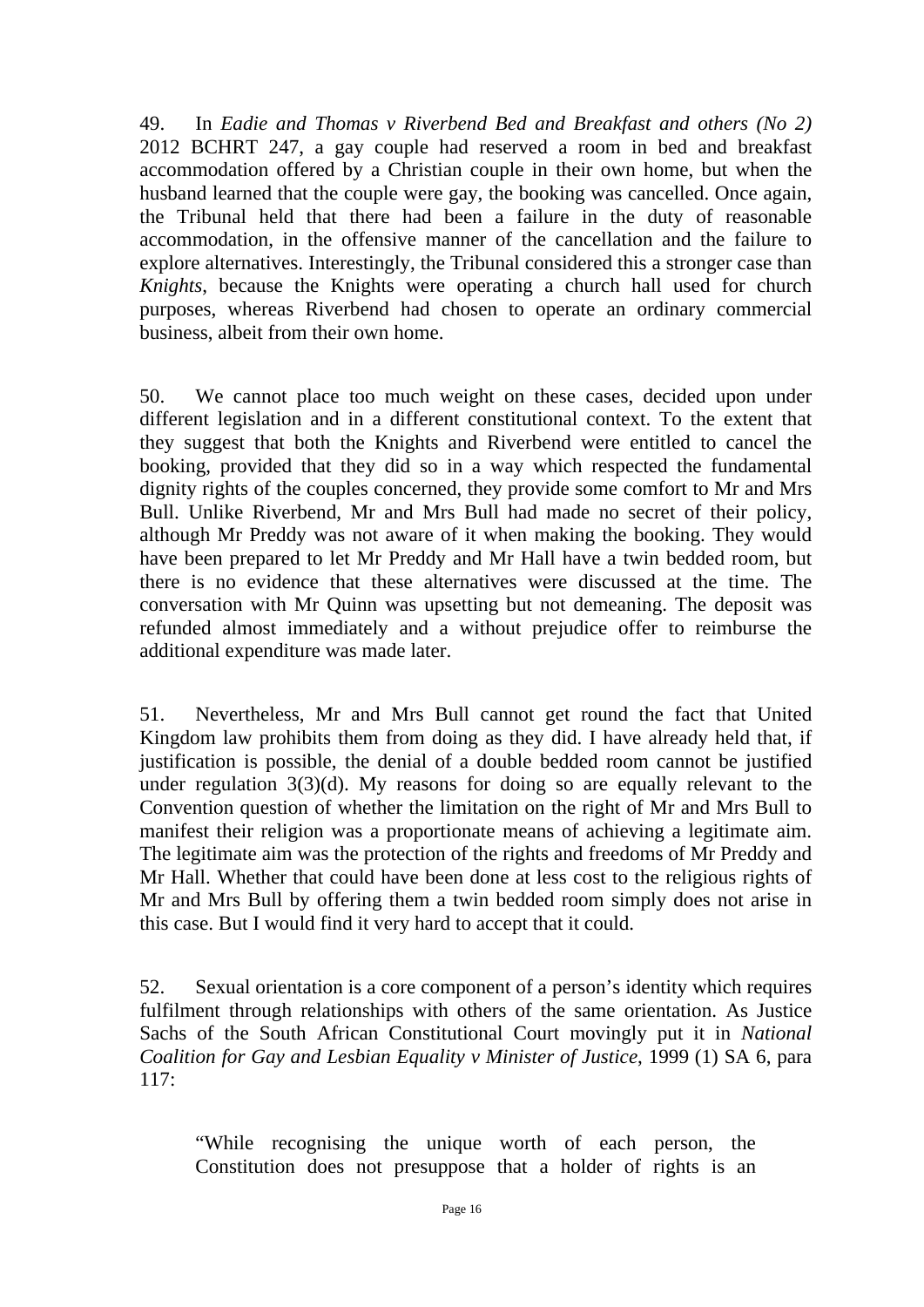isolated, lonely and abstract figure possessing a disembodied and socially disconnected self. It acknowledges that people live in their bodies, their communities, their cultures, their places and their times. The expression of sexuality requires a partner, real or imagined."

53. Heterosexuals have known this about themselves and been able to fulfil themselves in this way throughout history. Homosexuals have also known this about themselves but were long denied the possibility of fulfilling themselves through relationships with others. This was an affront to their dignity as human beings which our law has now (some would say belatedly) recognised. Homosexuals can enjoy the same freedom and the same relationships as any others. But we should not underestimate the continuing legacy of those centuries of discrimination, persecution even, which is still going on in many parts of the world. It is no doubt for that reason that Strasbourg requires "very weighty reasons" to justify discrimination on grounds of sexual orientation. It is for that reason that we should be slow to accept that prohibiting hotel keepers from discriminating against homosexuals is a disproportionate limitation on their right to manifest their religion.

54. There is no question of (as Rafferty LJ put it) replacing "legal oppression of one community (homosexual couples) with legal oppression of another (those sharing the defendants' beliefs)" (para 56). If Mr Preddy and Mr Hall ran a hotel which denied a double room to Mr and Mrs Bull, whether on the ground of their Christian beliefs or on the ground of their sexual orientation, they would find themselves in the same situation that Mr and Mrs Bull find themselves today.

55. For all those reasons, I would dismiss this appeal. I understand that this is the unanimous decision of the Court. However, three of us consider (albeit for rather different reasons) that it was direct discrimination, between persons who are married and persons who are in a civil partnership, and thus on grounds of sexual orientation, whereas two of us consider (again for rather different reasons) that it was indirect discrimination on grounds of sexual orientation. We all agree that, if it was indirect discrimination, it could not be justified.

# **LORD KERR**

56. In my view, the material parts of regulation 3 are these:

"(1) For the purposes of these Regulations, a person ("A") discriminates against another ("B") if, on grounds of the sexual orientation of B or any other person except A, A treats B less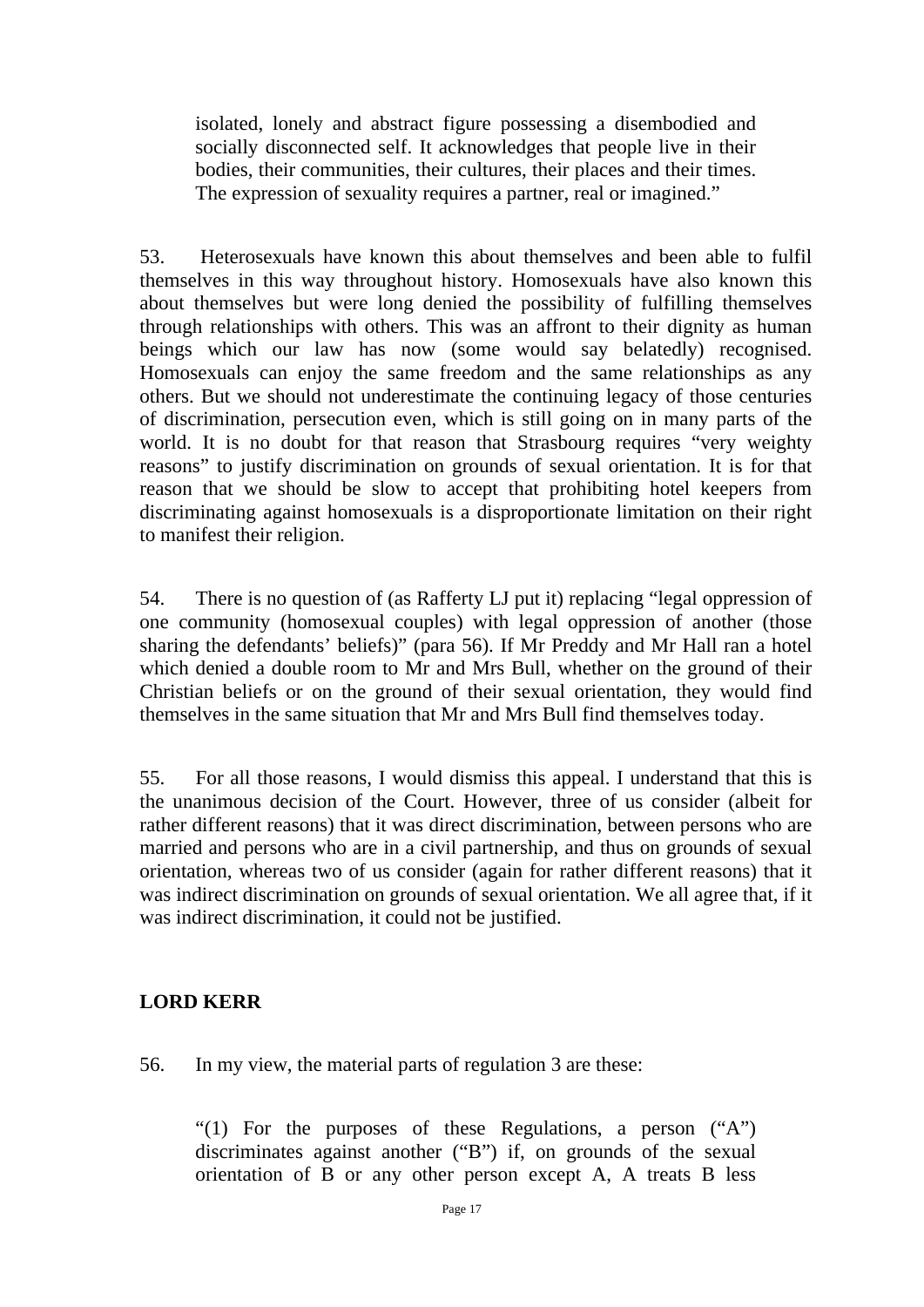favourably than he treats or would treat others (in cases where there is no material difference in the relevant circumstances)…

…

(4) For the purposes of paragraphs (1) and (3), the fact that one of the persons (whether or not B) is a civil partner while the other is married shall not be treated as a material difference in the relevant circumstances."

57. Applied to the circumstances of this case, the question posed by regulation 3(1) is did Mr and Mrs Bull treat Mr Preddy and Mr Hall less favourably, on grounds of their sexual orientation, than they would have treated others when there is no material difference in their respective positions. Mr Preddy and Mr Hall are civil partners. By virtue of regulation 3(4) they are to be treated as being not materially different from a married couple.

58. A married couple would have been permitted by Mr and Mrs Bull to occupy a double bedded room in their hotel. Mr Preddy and Mr Hall (who must for the purposes of regulation 3 be treated as if they were a married couple) were refused such a room. There can be no dispute that they were treated less favourably. Was this on the grounds of their sexual orientation? In my view, it was.

59. This is not a question of regulation 3(4) transforming what was indirect discrimination into direct discrimination. In concrete terms the effect of regulation 3(4) in the present case is that when Mr Preddy and Mr Hall arrived at Mr and Mrs Bull's hotel, their situation was the legal equivalent of that of a married couple. By virtue of that paragraph of the regulation, they could not be distinguished, as a matter of law, from a couple who were married. The fact that this applies both in the direct and indirect discrimination contexts does not derogate from the impact that the provision has on the operation of regulation  $3(1)$ . There is no material difference between Mr Preddy and Mr Hall and a married couple. The circumstance that they are not married in fact is to be ignored. It is of no relevance.

60. Mr and Mrs Bull may not, therefore, legally assert that they treated Mr Preddy and Mr Hall differently because they were not married for, in law, they are to be regarded as the same as a married couple. On that account the only remaining basis on which they were treated less favourably was their sexual orientation. As Lord Toulson has said, after regulation 3(4) is applied, the only differential between a married couple and Mr Preddy and Mr Hall is that the latter were of the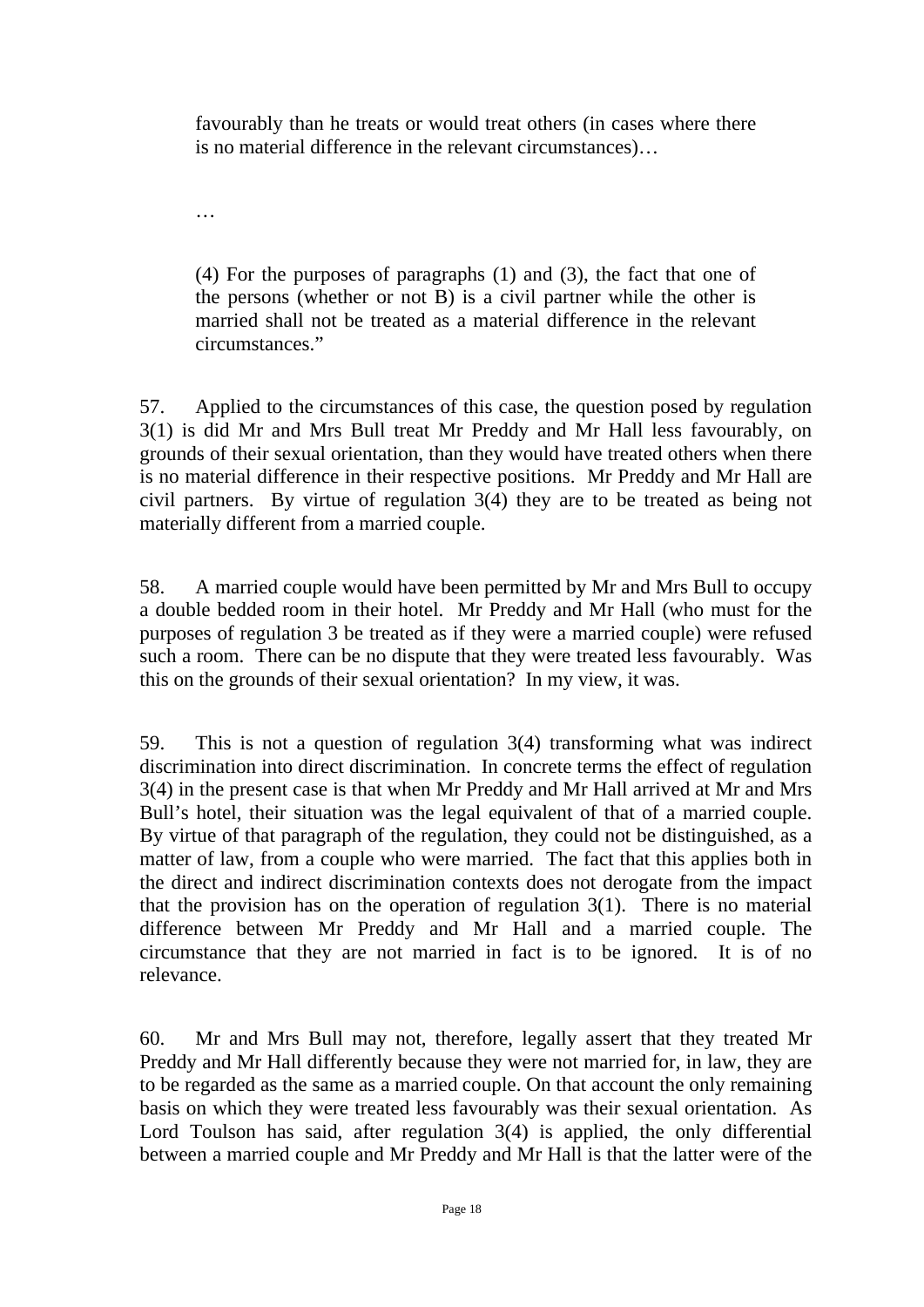same gender. And, although no express finding to this effect was made by the trial judge, it seems inevitable that if Mr Preddy and Mr Hall hailed from a jurisdiction where same sex marriage was legally recognised and if they had been legally married, they would have met with the same resistance to their sharing a double bedded room. The refusal by the hotel to allow them to have this accommodation was rooted in religious conviction that marriage was only legitimate if contracted between a man and a woman. This was a state which Mr Preddy and Mr Hall, by reason of their sexual orientation, could not aspire to together.

61. Their sexual orientation may not have been the factor operating in the minds of Mr and Mrs Bull, or even that of Mr Quinn, but that is irrelevant. As Lord Phillips said in *R (E) v Governing Body of JFS* [2010] 2 AC 728 para 20, "whether there has been discrimination on the ground of sex or race depends upon whether sex or race was the criterion applied [in *James v Eastleigh Borough Council* [1990] 2 AC 751] as the basis for discrimination. The motive for discriminating according to that criterion is not relevant." Mr and Mrs Bull cannot avoid the charge of discrimination on the ground of sexual orientation by saying it was not their intention to treat Mr Preddy and Mr Hall less favourably because they were gay men. It is because they are gay men (and, moreover, gay men who must in law be treated as if they were married but who cannot together enter the married state which Mr and Mrs Bull consider is the only acceptable form of marriage) that they were *in fact* treated less favourably.

62. When one poses the question, what caused the unfavourable treatment of Mr Hall and Mr Preddy, against the backdrop that they are to be regarded as a married couple, the only answer is that they were discriminated against because they were homosexual. For that reason they were the victims of direct discrimination. Had it not been for regulation 3(4), the discrimination in this case would have been indirect. But for its impact on regulation 3(1) I would have agreed with Lord Neuberger and Lord Hughes that this was a case of indirect discrimination.

63. I agree with all that Lady Hale has had to say on the subject of indirect discrimination.

# **LORD TOULSON**

64. The court is divided about whether this is a case of discrimination under regulation 3(1) of the Equality Act (Sexual Orientation) Regulations 2007 (direct discrimination). In my view it is.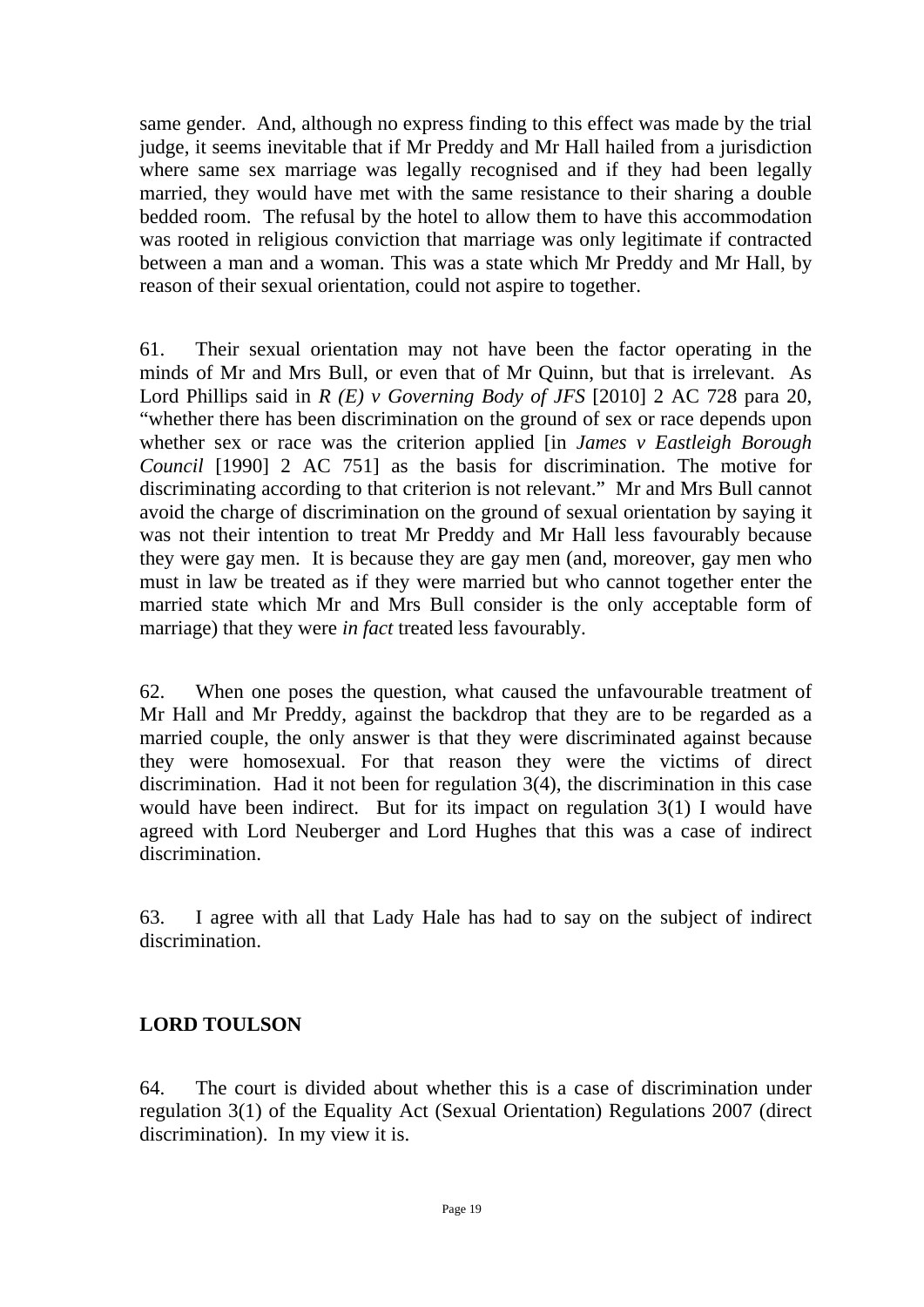65. Mr and Mrs Bull treated Mr Preddy and Mr Hall, who were civil partners, "less favourably than [they] would treat others", namely married heterosexuals. This is clear not only from their printed literature, which stated that their policy was to let double accommodation to "heterosexual married couples only", but from Mr Quinn's response when told by Mr Preddy that he and Mr Hall were civil partners. Lord Neuberger has said that the word "heterosexual" added nothing as a matter of logic, but it served to emphasise that Mr and Mrs Bull would not let a double room to a married couple if they were homosexual (as might be so in the case of foreign visitors). Same sex couples were therefore explicitly excluded from renting a double bedroom.

66. The disputed question is whether as a matter of causation Mr and Mrs Bull's less favourable treatment of Mr Preddy and Mr Hall was "on grounds of" their sexual orientation. Mr and Mrs Bull have at all times denied this. They say, firstly, that they did not refuse to let Mr Preddy and Mr Hall have a double room because of their sexual orientation but because they were not married (marriage being restricted to persons of opposite sex according to mainstream Christian teaching and according to English law, as it has been until now, although this is due to change as a result of section 1 of the Marriage (Same Sex Couples) Act 2013). They add, secondly, that they would equally have refused to let a double room to a heterosexual unmarried couple. This, they say, shows that the refusal of a double bedroom to Mr Preddy and Mr Hall had nothing to do with their sexual orientation.

67. The answer to the first point is given by Lady Hale at para 29. To treat civil partners differently from married persons on the ground that they are not married is to discriminate on grounds of their sexual orientation, no less than it would be to treat a same sex married couple differently from an opposite sex married couple, for sexual orientation is the differential factor – civil partnership is for homosexual couples what marriage is for heterosexual couples. One cannot separate the sexual orientation of Mr Preddy and Mr Hall from the resulting legal branding of their relationship, and to treat them differently from a married couple amounts to treating them differently because their relationship is homosexual and not heterosexual.

68. As to the second point, it is true that in the case of unmarried heterosexuals it is not their sexual orientation which causes Mr and Mrs Bull to treat them differently from married heterosexuals, but the fact that the couple have not chosen to marry. But it is a *non sequitur* to reason from this that the differential treatment of persons in a civil partnership from that of married heterosexuals (or, similarly, of same sex married couples from opposite sex married couples) is not due to their sexual orientation, when that is the very factor which separates them. Lord Neuberger considers that on proper analysis the fact that Mr Preddy and Mr Hall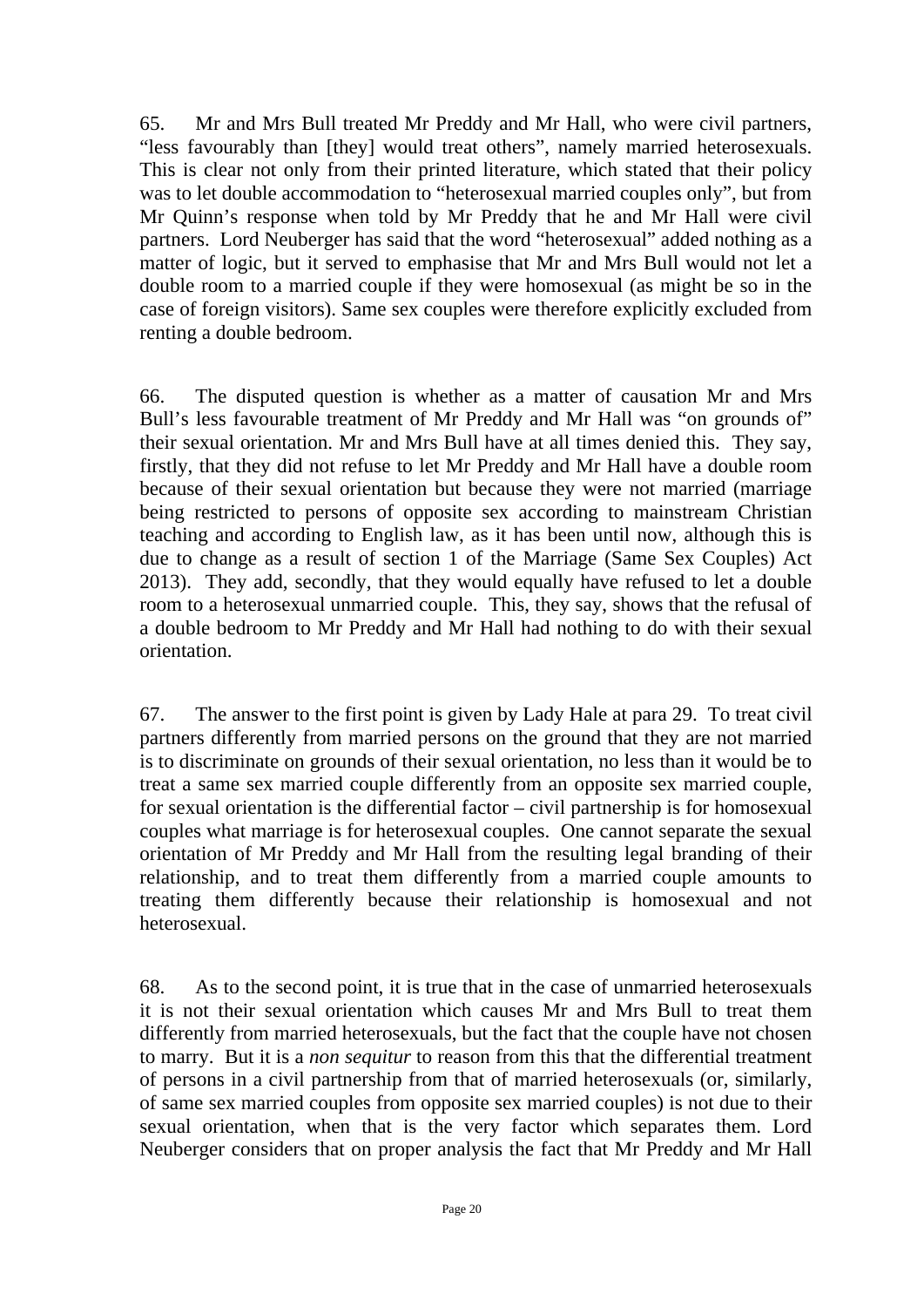were civil partners makes no difference; all that mattered was that they were not married. I am of the opposite opinion that it makes every difference.

69. At the risk of repetition, I go back to my starting point, from which everything else flows. Since Mr Preddy and Mr Hall are civil partners, it is fair and reasonable that they should identify married heterosexuals as the relevant "others" for the purposes of regulation 3(1). If I am right about that, the question is whether their sexual orientation was the decisive criterion which led to their different treatment. I have explained my reasons for concluding that it was.

The correctness of taking that starting point is reinforced by regulation 3(4). 70. The correctness of taking that starting point is reinforced by regulation 3(4). In considering whether there has been impermissible discrimination, either direct or indirect, the appropriate comparison is with others whose circumstances are not materially different. In saying this I am restating the point made by Lord Kerr in the second paragraph of his judgment.

71. The decision of the House of Lords in *James v Eastleigh Borough Council*  [1990] 2 AC 751, about gender equality, assists rather than hinders Mr Preddy and Mr Hall. Lord Bridge, with whom Lord Ackner and Lord Goff agreed, emphasised that under the relevant statutory provision the comparison which was required to be made was between persons whose relevant circumstances were the same. That is also a feature of the regulations with which we are concerned, by virtue of the words "in cases where there is no material difference in the relevant circumstances". There is no material difference in circumstance between civil partners and married couples because the regulation so provides. Mr and Mrs Bull therefore cannot be heard to assert that it was a material circumstance that Mr Preddy and Mr Hall were unmarried. Lord Bridge also held that the motive of the defendants was irrelevant. The question was objective: would the claimant in that case have received the same treatment as his wife but for his sex? Transposed to this case the question becomes: would the claimants have received the same treatment as married heterosexuals but for their sexual orientation?

72. On the questions about regulation 3(3) and article 9 there is no disagreement among the members of the court and I have nothing to add.

#### **LORD NEUBERGER**

73. I agree with Lady Hale that this appeal should be dismissed. However, I reach this conclusion on the ground that Mr and Mrs Bull were guilty of unjustified indirect discrimination contrary to regulation 3(3) of the 2007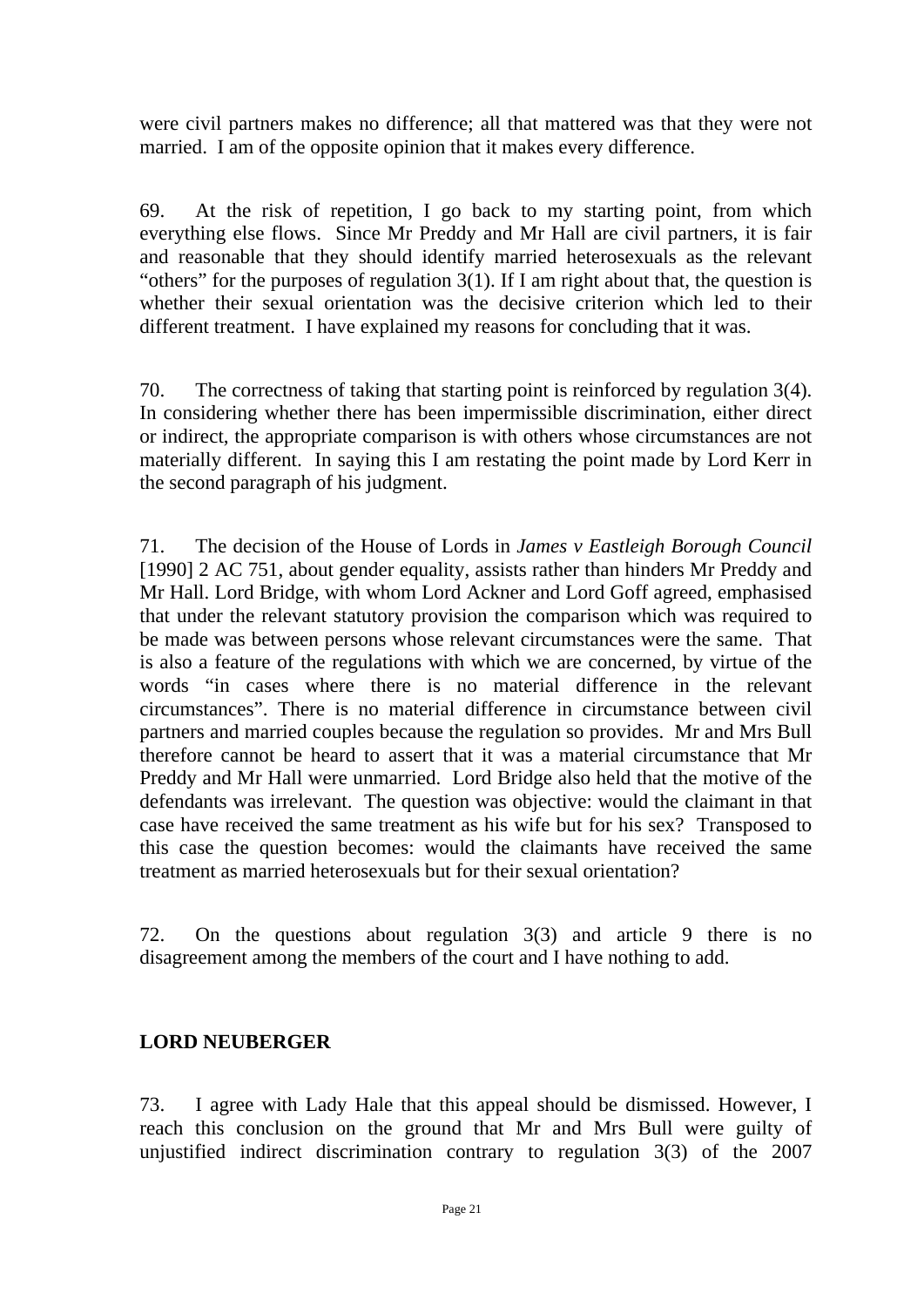Regulations, rather than (unjustifiable) direct discrimination contrary to regulation 3(1) of those Regulations.

74. For the reasons that Lady Hale gives in paras 17-24 above, if this case were "solely about discrimination against the unmarried", Mr and Mrs Bull would be guilty of indirect, rather than direct, discrimination. As she explains, this is because, in order for discrimination to be direct, there must be an exact correspondence between the criterion and the protected characteristic - see *James v Eastleigh Borough Council* [1990] 2 AC 751, which is consistent with the approach adopted by the CJEU, as well summarised in the passage quoted from the Advocate General's opinion in *Bressol v Gouvernement de la Commaunité Française* (Case C-73/08) [2010] 3 CMLR 559, para 56.

75. However, I am unable to join Lady Hale in accepting the respondents' argument that a different conclusion is warranted simply because Mr Preddy and Mr Hall had entered into a civil partnership.

76. I cannot see why the addition of the fact that there was a civil partnership relationship between the two men alters Lady Hale's conclusion in paras 23-24 above that, had Mr Preddy and Mr Hall not been in a civil partnership, the discrimination would have been indirect.

77. Lord Toulson says that to treat Mr Preddy and Mr Hall "differently from a married couple amounts to treating them differently because their relationship is homosexual and not heterosexual". That may be true as far as it goes, but (i) it is only a partial description of the discrimination being practised in this case and (ii) the existence of a civil partnership adds nothing. As to (i), one has to take the discrimination as it has been found to be: Mr and Mrs Bull would have treated an unmarried heterosexual couple in precisely the same way that they treated Mr Preddy and Mr Hall. As to (ii), I do not see why, on Lord Toulson's analysis, the fact that Mr Preddy and Mr Hall were in a civil partnership makes any difference. Thus, in my view, there is no getting away from the fact that, on the basis of the well-established rule identified by Lady Hale this is a case of indirect discrimination, unless there are any other good reasons to the contrary.

78. For the reasons Lady Hale gives in para 27 above, regulation 3(4) does not assist the respondents' argument. It is merely concerned to establish that, for the purpose of establishing whether there has been direct or indirect discrimination, it must be assumed that there is no "material difference" between a person in a civil partnership and a married person. Not only is that what regulation 3(4) says as a matter of ordinary language, but it is hard to think that it has the effect argued for by the respondents given that it is expressed to apply to both regulation 3(1) and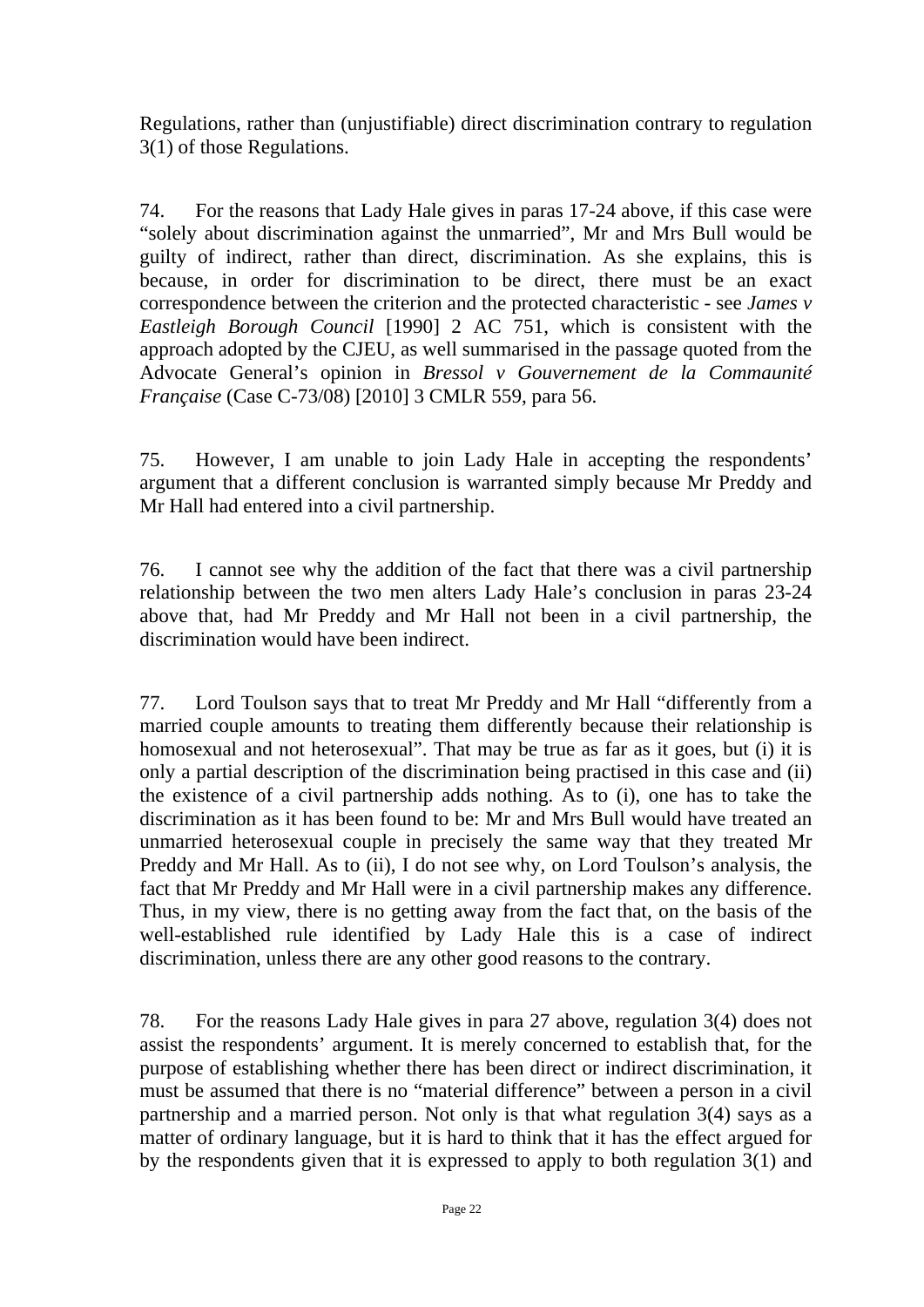regulation 3(3) – ie to both direct and indirect discrimination. The suggestion that this interpretation of rule 3(4) is contrary to the purpose of the Regulations seems to me, with respect, to be circular or self-fulfilling: it assumes that the purpose of regulation 3 is to render discrimination in a case such as this direct, when that is the very question at issue. Having considered Lord Hughes's analysis of the effect of regulation 3(4), it is right to add that I agree with it.

79. Further, in so far as it is relied on to support the respondents' case, I do not see how Mr and Mrs Bull's express restriction to "*heterosexual* married couples" referred to in para 9 above helps (except as a possible basis for a crossexamination which sought to establish a different reason for the discrimination from that which they alleged). It was entirely consistent with the discrimination which Mr and Mrs Bull accepted that they practised, as explained to Mr Preddy and Mr Hall by Mr Quinn – see para 10 above. The word "heterosexual" added nothing as a matter of logic, and indeed could fairly be said to have been necessary, because there are a number of jurisdictions (which will shortly include the United Kingdom) where marriage is as open to homosexual couples as it is to heterosexual couples. The Bulls were, on the judge's finding, simply emphasising that they only permitted couples who were married in the traditional sense.

80. It is true, as Lady Hale says in para 26 above, that Parliament's purpose in introducing civil partnerships was to enable homosexual couples to enjoy the same rights as heterosexual couples. However, that is not, in my view, either as a matter of logic or as a matter of policy, a reason for holding that the discrimination in this case was direct, given that it would have been indirect if Mr Preddy and Mr Hall had not been in a civil partnership. So far as logic is concerned, the existence of a civil partnership does not undermine the points made in paras 17-24 above. As to policy, the laudable aim of treating couples in a civil partnership the same as married couples leaves unanswered the question which type of discrimination is being practised in the present case. If it had been Parliament's intention to change the normal and well-established distinction between direct and indirect discrimination where a civil partnership was involved, one would have expected to see the intention spelt out in the Civil Partnership Act.

81. While I see how the decision in *Maruko* (Case C-267/06) [2008] 2 CMLR 914, para 74, as discussed in paras 28-29 above, can be said to provide some assistance to the respondents' case, I do not find it very persuasive. It is true that the Grand Chamber found that there had been direct discrimination in that case, but it is, at best, of very limited assistance for a number of reasons: (i) the finding was an unreasoned assertion, (ii) the Grand Chamber seems simply to have contrasted the survivor of a homosexual partnership with his heterosexual equivalent, and, if that was the correct assessment of the discrimination, it would indeed have been direct, (iii) the Grand Chamber's conclusion was inconsistent with the case advanced by the successful claimant and the Commission, (iv) the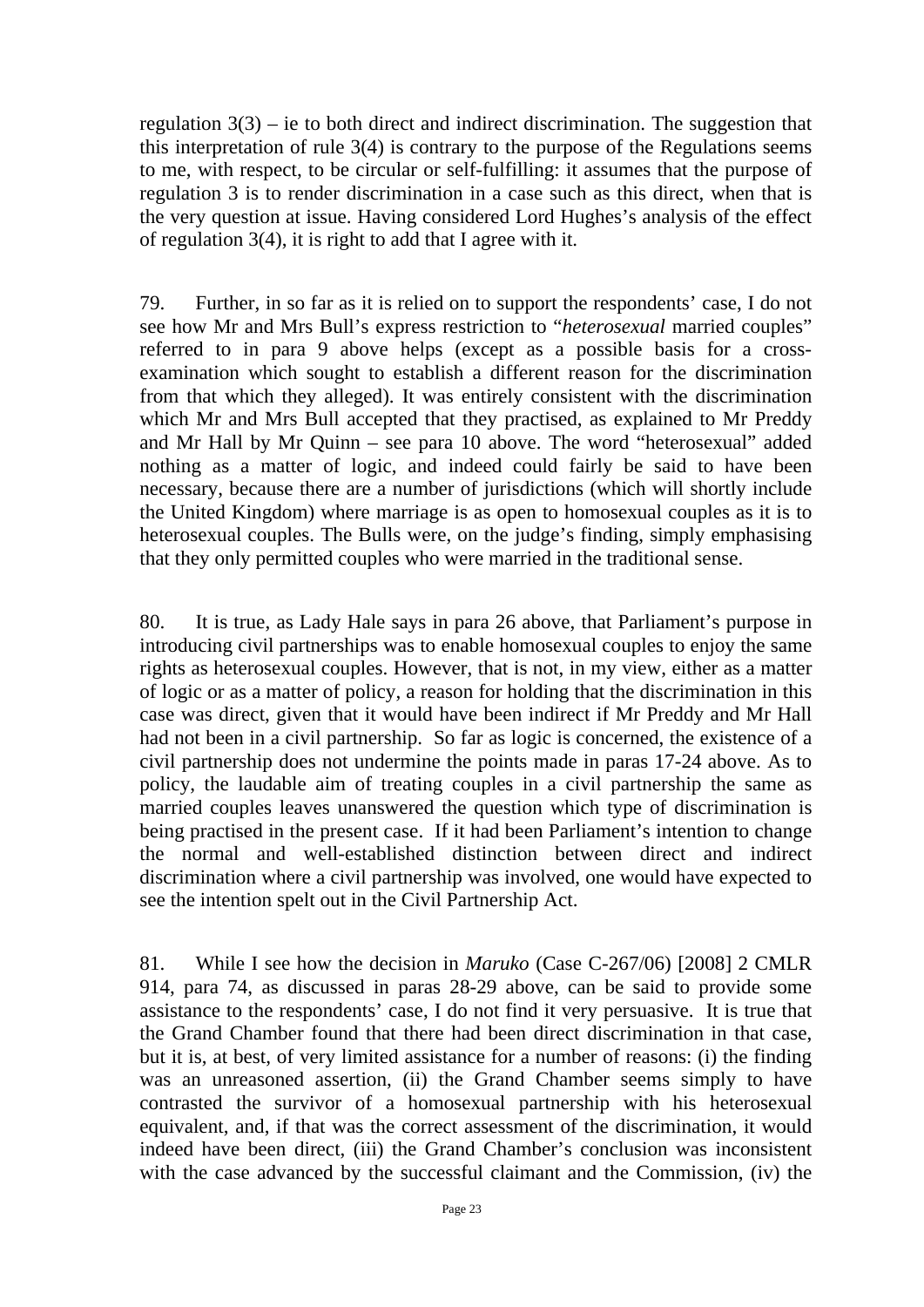Advocate General, in a fully reasoned analysis, had held that the discrimination was indirect, (v) the decision of the Grand Chamber on this point is very hard to reconcile with the well established CJEU and domestic jurisprudence – see the cases cited in paras 18-24 above, and (vi) we are here concerned with domestic legislation, and not with legislation based on an EU directive or regulation.

82. It is perfectly true that there is "an exact correspondence between the advantage conferred and the disadvantage imposed in allowing a double bed to [a married couple] and denying it to [a couple in a civil partnership]", as Lady Hale says in para 29 above. However, that does not alter the fact that the wellestablished requirements of direct discrimination as explained in paras 17-24 above are not satisfied in this case.

83. I do not accept that, on the facts as found by the judge, it can be said that Mr and Mrs Bull operated a policy which was "specific to those of homosexual orientation". They said that their policy was that only traditionally married couples could share a bed, and that the exclusion of unmarried couples applied equally to homosexuals and heterosexuals. It would have been quite permissible for the judge to have concluded, on the basis of a cross-examination to that end, that their policy was, in truth, directly discriminatory against homosexual couples, because, for instance, they did not enforce their alleged rule against unmarried heterosexual couples, but no cross-examination or argument was raised to support such a contention.

84. Finally, I consider that it is important to keep the law in this area, as in almost any other area, clear and consistent. However much sympathy one may have with the notion that the discrimination practised by Mr and Mrs Bull "ought to be" or "feels like" direct discrimination, it is important for judges, perhaps particularly in this court, to bear in mind that potential and alleged discriminators and victims, as well as their advisers, know where they stand. Our domestic law is currently clear about the difference between direct and indirect discrimination, and it is well summarised by Lady Hale in paras 17-24 above. I believe that we should avoid reaching a decision which risks blurring that clarity.

85. While I differ from Lady Hale on the issue of direct discrimination, I nonetheless agree with her ultimate conclusion that this appeal should be dismissed. That is because, in my view, Mr and Mrs Bull fail in their attempt to justify the indirect discrimination or to rely on the Human Rights Act, for the reasons given by Lady Hale respectively in paras 33-39 and 41-53 above, to which I cannot usefully add anything.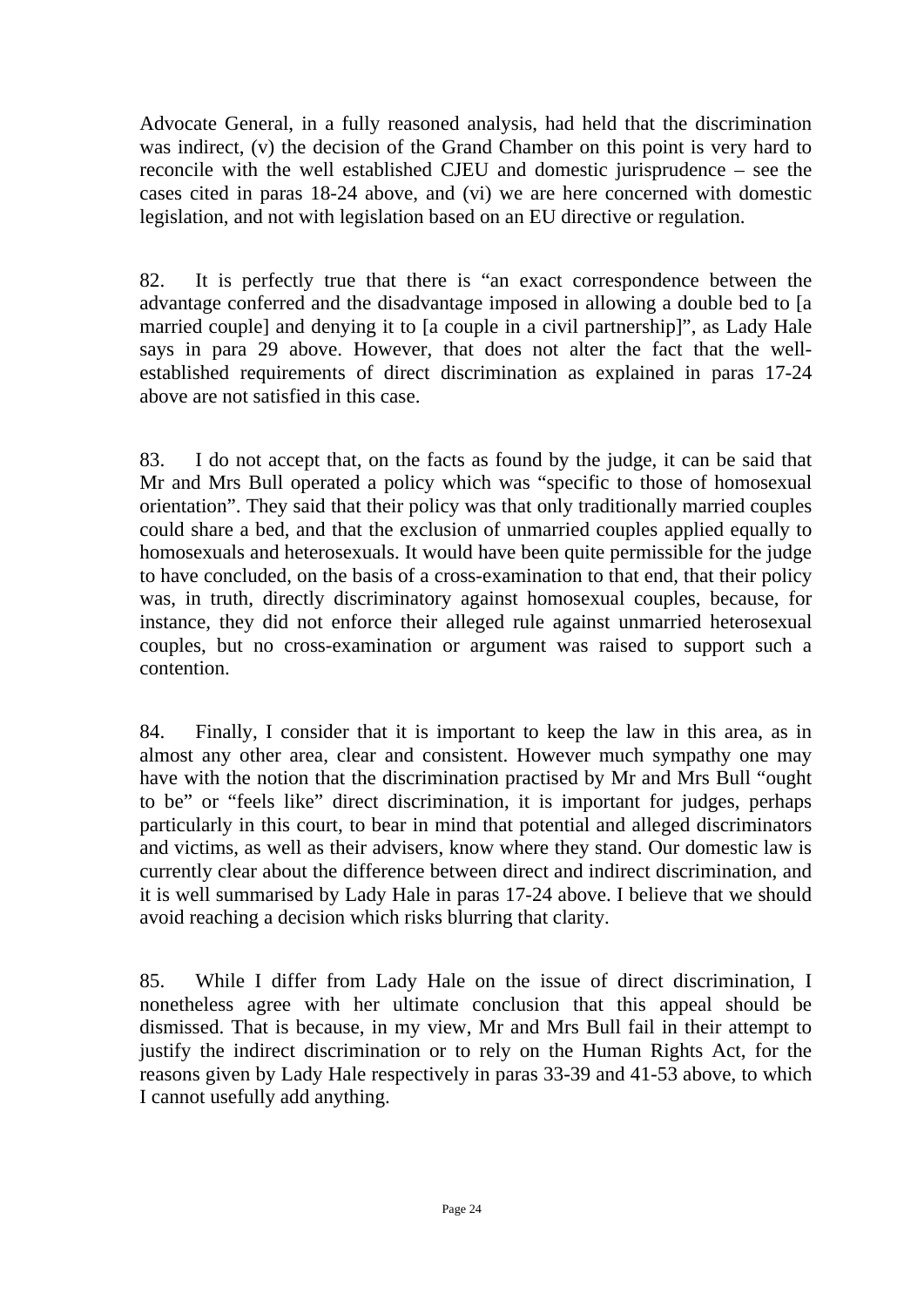# **LORD HUGHES**

86. The regulation makes, as do other statutory provisions in the field of discrimination, a clear distinction between direct discrimination (regulation 3(1) and indirect discrimination (regulation 3(3)). Both are unlawful. Indirect discrimination may often be just as damaging as direct discrimination; indeed it sometimes has the added feature that it is insidious, although not in the present case.

87. Like Lord Neuberger, I entirely agree with Lady Hale's very clear judgment except that this was, as it seems to me, a case of indirect discrimination which cannot be justified, rather than of direct discrimination. I agree with Lord Neuberger's analysis and add only a few words of my own.

88. As I see it, the argument for saying that the present case is one of direct discrimination runs like this:

i) The defendants treated the claimants less favourably than they would have treated a married couple.

ii) There is no material difference between civil partners and married people: regulation 3(4).

iii) Therefore the only distinction between a married couple and civil partners is sexual orientation.

iv) Sexual orientation is therefore the ground for (reason for) the less favourable treatment.

v) Thus this is direct discrimination on grounds of sexual orientation.

89. As it seems to me, the flaw in this comes at step (iv). It concentrates on the characteristics of these claimants rather than on the defendants' reasons for treating them as they did.

90. The claimants, in a civil partnership, are a subset of the unmarried; let us say subset (a). So also would they have been if they had been members of two other subsets of the unmarried: